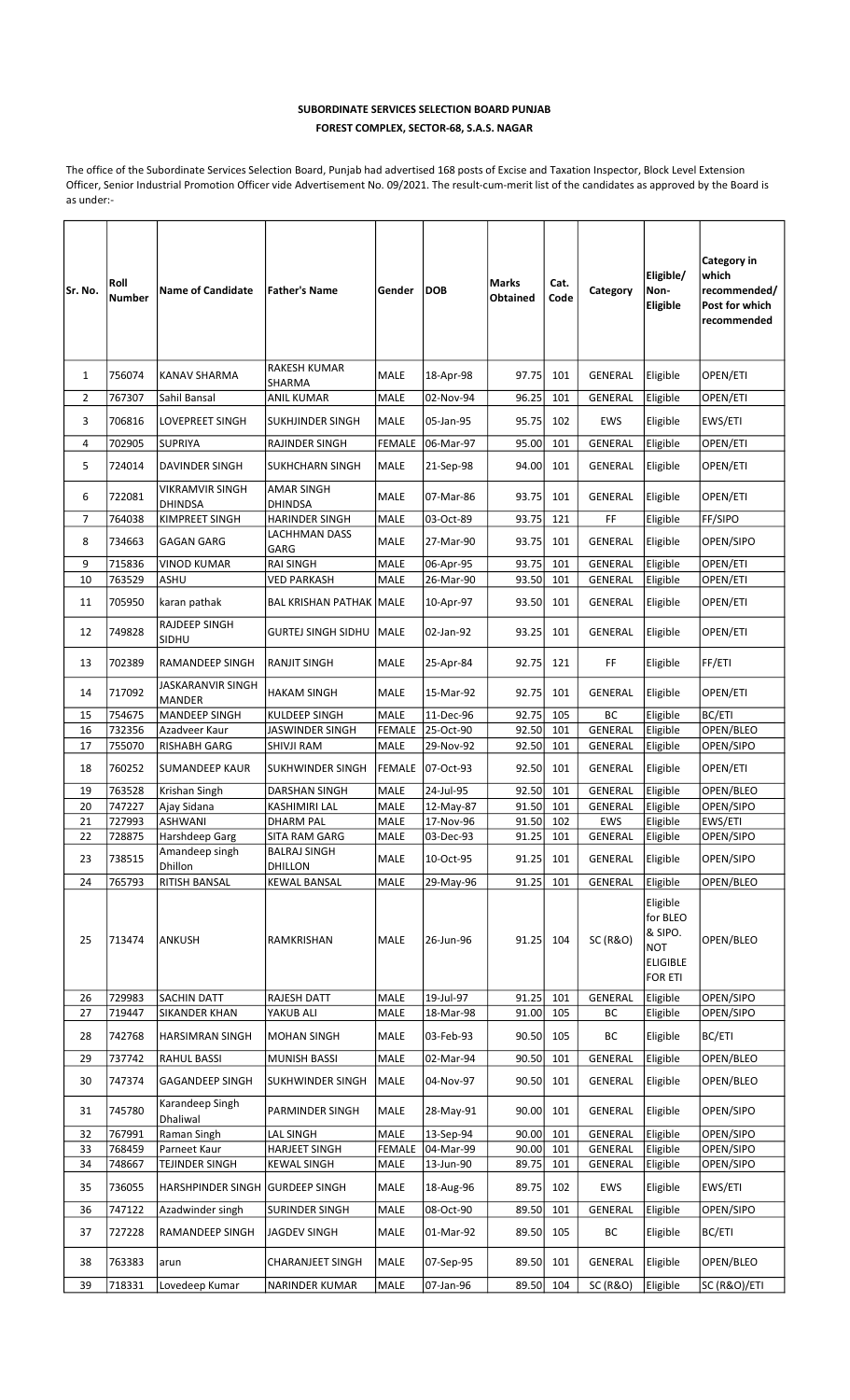| lSr. No. | Roll<br>Number   | <b>Name of Candidate</b>               | <b>Father's Name</b>                | Gender        | <b>DOB</b>             | <b>Marks</b><br><b>Obtained</b> | Cat.<br>Code | Category           | Eligible/<br>Non-<br>Eligible | Category in<br>which<br>recommended/<br>Post for which<br>recommended |
|----------|------------------|----------------------------------------|-------------------------------------|---------------|------------------------|---------------------------------|--------------|--------------------|-------------------------------|-----------------------------------------------------------------------|
| 40       | 730900           | Mandeep singh                          | <b>KIRPAL SINGH</b>                 | MALE          | 01-Jan-98              | 89.50                           | 101          | <b>GENERAL</b>     | Eligible                      | OPEN/BLEO                                                             |
| 41       | 740423           | <b>Puneet Sokhey</b>                   | <b>MANDEEP SINGH</b>                | MALE          | 14-May-91              | 89.25                           | 101          | <b>GENERAL</b>     | Eligible                      | OPEN/BLEO                                                             |
| 42       | 749937           | <b>SANJEEV KUMAR</b>                   | <b>MAKHAN LAL</b>                   | MALE          | 29-Jul-92              | 89.25                           | 102          | EWS                | Eligible                      | EWS/BLEO                                                              |
| 43       | 708052           | <b>NAVPREET SINGH</b>                  | <b>MANJINDER SINGH</b>              | MALE          | 01-Sep-94              | 89.25                           | 101          | GENERAL            | Eligible                      | OPEN/BLEO                                                             |
| 44       | 749249           | <b>SHANKER GOYAL</b>                   | RAJINDER PAL                        | MALE          | 26-Jan-95              | 89.25                           | 101          | <b>GENERAL</b>     | Eligible                      | OPEN/SIPO                                                             |
| 45       | 766948           | <b>RAHUL GARG</b>                      | <b>RAJ KUMAR</b>                    | MALE          | 09-Aug-95              | 89.25                           | 101          | <b>GENERAL</b>     | Eligible                      | OPEN/BLEO                                                             |
| 46       | 722593           | amrita aggarwal                        | JAWAHAR LAL                         | <b>FEMALE</b> | 29-Sep-95              | 89.25                           | 101          | <b>GENERAL</b>     | Eligible                      | OPEN/ETI                                                              |
| 47       | 704383           | Jaswinder Singh<br>Sodhi               | AMARJIT SINGH                       | MALE          | 15-Jun-93              | 89.00                           | 101          | GENERAL            | Eligible                      | OPEN/SIPO                                                             |
| 48       | 730931           | <b>AMITA GUPTA</b>                     | <b>VIJAY KUMAR GARG</b>             | FEMALE        | 07-May-95              | 89.00                           | 102          | EWS                | Eligible                      | EWS/ETI                                                               |
| 49       | 748233           | shubham singla                         | <b>MANOHAR LAL</b>                  | MALE          | 22-Jul-95              | 89.00                           | 101          | <b>GENERAL</b>     | Eligible                      | OPEN/BLEO                                                             |
| 50       | 711930           | abhishek mehta                         | RAM PARSHAD                         | MALE          | 21-Feb-96              | 89.00                           | 101          | <b>GENERAL</b>     | Eligible                      | OPEN/SIPO                                                             |
| 51       | 735906           | <b>NARINDER KUMAR</b>                  | VINOD KUMAR                         | MALE          | 29-Sep-84              | 88.75                           | 101          | <b>GENERAL</b>     | Eligible                      | OPEN/SIPO                                                             |
| 52       | 737237           | KANWALDEEP SINGH   BABU SINGH          |                                     | MALE          | 06-May-85              | 88.75                           | 101          | GENERAL            | Eligible                      | OPEN/BLEO                                                             |
| 53       | 762859           | PRINCE BAJAJ                           | PREM CHAND BAJAJ                    | MALE          | 31-Dec-88              | 88.75                           | 102          | <b>EWS</b>         | Eligible                      | EWS/SIPO                                                              |
| 54       | 709489           | <b>DAYA SINGH</b>                      | <b>HARBHAJAN SINGH</b>              | MALE          | 12-Aug-93              | 88.75                           | 102          | EWS                | Eligible                      | EWS/BLEO                                                              |
| 55       | 702674           | <b>GULABDEEP SINGH</b><br><b>THIND</b> | <b>BALJIT SINGH THIND</b>           | MALE          | 07-Jan-94              | 88.75                           | 105          | ВC                 | Eligible                      | BC/SIPO                                                               |
| 56       | 717761           | <b>MANOJ KUMAR</b>                     | SUBASH KUMAR                        | MALE          | 14-Jul-96              | 88.75                           | 101          | <b>GENERAL</b>     | Eligible                      | OPEN/BLEO                                                             |
| 57       | 759669           | ROMIL BANSAL                           | RAKESH KUMAR                        | MALE          | 09-Aug-97              | 88.75                           | 101          | <b>GENERAL</b>     | Eligible                      | OPEN/BLEO                                                             |
| 58       | 718709           | <b>VIVEK MEHRA</b>                     | LAXMAN DASS<br>MEHRA                | MALE          | 14-Dec-89              | 88.25                           | 104          | SC (R&O)           | Eligible                      | SC (R&O)/ETI                                                          |
| 59       | 724556           | <b>JASPREET SINGH</b>                  | <b>NARINDER SINGH</b>               | MALE          | 29-Oct-94              | 88.25                           | 101          | GENERAL            | Eligible                      | OPEN/BLEO                                                             |
| 60       | 716792           | Randeep singh                          | <b>JASBIR SINGH</b>                 | MALE          | 22-Jun-92              | 88.00                           | 101          | <b>GENERAL</b>     | Eligible                      |                                                                       |
| 61       | 760017           | RAJNEESH GOYAL                         | <b>MANGAT RAM</b>                   | MALE          | 14-Oct-92              | 88.00                           | 101          | <b>GENERAL</b>     | Eligible                      |                                                                       |
| 62       | 741464           | Pritish Khanna                         | NAVEEN KHANNA                       | MALE          | 02-Oct-97              | 88.00                           | 101          | <b>GENERAL</b>     | Eligible                      |                                                                       |
| 63       | 766263           | <b>PRABHJOT SINGH</b>                  | <b>SUNDER SINGH</b>                 | MALE          | 24-Mar-89              | 87.75                           | 101          | <b>GENERAL</b>     | Held in<br>Abeyance           |                                                                       |
| 64       | 738965           | ROHTAS SINGH BRAR                      | <b>GURDEEP SINGH</b><br><b>BRAR</b> | MALE          | 13-Feb-91              | 87.75                           | 101          | GENERAL            | Eligible                      |                                                                       |
| 65       | 744077           | Karan kumar sharma                     | RAKESH KUMAR<br>SHARMA              | MALE          | 21-Nov-94              | 87.75                           | 101          | GENERAL            | Eligible                      |                                                                       |
| 66       | 765772           | ANGAD DEEP SINGH                       | <b>MANDEEP SINGH</b><br>CHHABRA     | MALE          | 10-Jun-96              | 87.75                           | 101          | GENERAL            | Eligible                      |                                                                       |
| 67       | 727735           | Gulshan goyal                          | <b>ASHOK KUMAR</b>                  | MALE          | 01-May-97              | 87.75                           | 101          | <b>GENERAL</b>     | Eligible                      |                                                                       |
| 68       | 759121           | Tehal Singh Walia                      | RANJIT SINGH                        | MALE          | 15-Aug-88              | 87.50                           | 101          | GENERAL            | Eligible                      |                                                                       |
| 69       | 707135           | <b>KARAN SHARMA</b>                    | AJAY SHARMA                         | MALE          | 05-May-89              | 87.50                           | 101          | GENERAL            | Eligible                      |                                                                       |
| 70<br>71 | 723912<br>736808 | VISHAL GOYAL<br>Milandeep Singh        | SATPAL<br><b>DALJIT SINGH</b>       | MALE<br>MALE  | 31-May-92<br>22-Jul-92 | 87.50<br>87.50                  | 101<br>101   | GENERAL<br>GENERAL | Eligible<br>Eligible          |                                                                       |
| 72       | 768911           | SOURAV GOYAL                           | <b>SURESH KUMAR</b>                 | MALE          | 21-Jul-96              | 87.50                           | 101          | <b>GENERAL</b>     | Eligible                      |                                                                       |
| 73       | 750096           | SACHIN BANSAL                          | RAMESH KUMAR                        | MALE          | 23-May-99              | 87.50                           | 102          | EWS                | Eligible                      | EWS/BLEO                                                              |
| 74       | 734376           | Paarinder Singh                        | <b>JAGSIR SINGH</b>                 | MALE          | 18-Jul-98              | 87.25                           | 101          | GENERAL            | Eligible                      |                                                                       |
| 75       | 728389           | Gurvir Singh Mavi                      | AMARJIT SINGH MAVI MALE             |               | 06-Apr-92              | 87.00                           | 101          | GENERAL            | Eligible                      |                                                                       |
| 76       | 732221           | <b>HARSHDEEP SINGH</b>                 | IQBAL SINGH                         | MALE          | 28-Feb-94              | 87.00                           | 101          | GENERAL            | Eligible                      |                                                                       |
| 77       | 757467           | <b>SATNAM SINGH</b>                    | <b>RANJIT SINGH</b>                 | MALE          | 25-Aug-94              | 87.00                           | 101          | GENERAL            | Held In<br>Abeyance           |                                                                       |
| 78       | 710192           | <b>NAVNEET KAUR</b><br><b>BHANGU</b>   | KULDEEP SINGH                       | FEMALE        | $ 21$ -Jan-86          | 86.75                           | 101          | GENERAL            | Eligible                      | OPEN/SIPO                                                             |
| 79       | 701949           | <b>MANJINDER SINGH</b>                 | SATPAL SINGH                        | MALE          | 14-May-93              | 86.75                           | 101          | GENERAL            | Held In<br>Abeyance           |                                                                       |
| 80       | 737952           | <b>NAVJOT KAUR</b>                     | PARMJEET SINGH                      | FEMALE        | 24-Aug-93              | 86.75                           | 101          | GENERAL            | Eligible                      | OPEN/SIPO                                                             |
| 81       | 763544           | Manpreet kaur                          | JASWINDERPAL<br><b>SINGH</b>        | FEMALE        | 30-Oct-96              | 86.75                           | 101          | GENERAL            | Eligible                      | OPEN/SIPO                                                             |
| 82       | 731314           | Bhawana Garg                           | SATISH GARG                         | FEMALE        | 08-Jan-97              | 86.75                           | 101          | <b>GENERAL</b>     | Eligible                      | OPEN/SIPO                                                             |
| 83       | 753137           | <b>RANJEET SINGH</b>                   | LAKHWINDER SINGH                    | MALE          | 12-Feb-90              | 86.50                           | 102          | EWS                | Eligible                      | EWS/SIPO                                                              |
| 84       | 726490           | Naveen Pathak                          | DHARA DATT PATHAK   MALE            |               | 17-Aug-91              | 86.50                           | 101          | GENERAL            | Eligible                      |                                                                       |
| 85       | 755189           | YADWINDER SINGH                        | <b>RANJIT SINGH</b>                 | MALE          | 23-May-92              | 86.50                           | 102          | EWS                | Eligible                      | EWS/SIPO                                                              |
| 86       | 746869           | <b>ANKUSH KUMAR</b>                    | <b>BHARAT BHUSHAN</b>               | MALE          | 28-Jul-92              | 86.50                           | 102          | EWS                | Eligible                      | EWS/SIPO                                                              |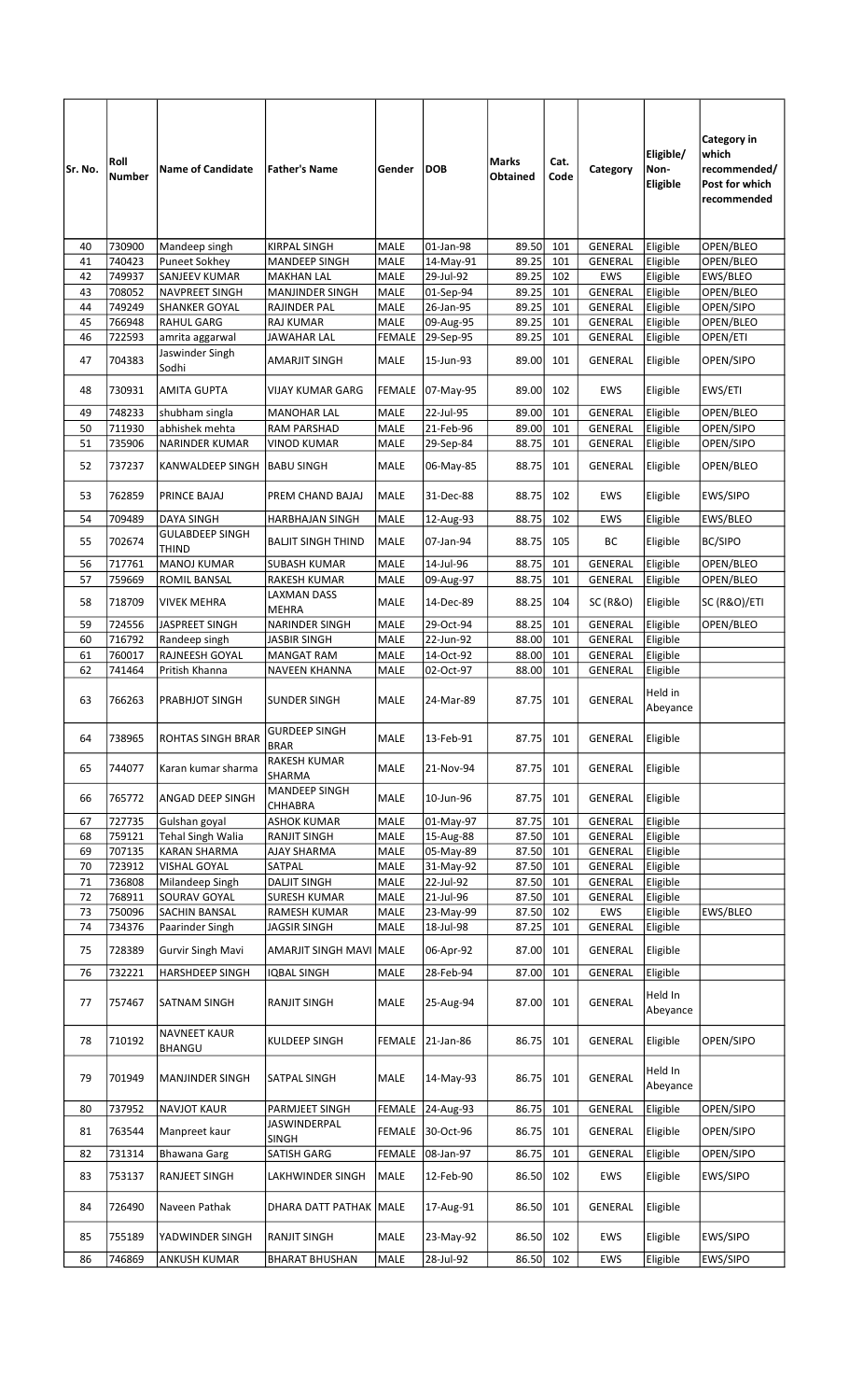| Sr. No.    | Roll<br>Number   | <b>Name of Candidate</b>                    | <b>Father's Name</b>                   | Gender                | <b>DOB</b>             | <b>Marks</b><br>Obtained | Cat.<br>Code | Category                         | Eligible/<br>Non-<br>Eligible | Category in<br>which<br>recommended/<br>Post for which<br>recommended |
|------------|------------------|---------------------------------------------|----------------------------------------|-----------------------|------------------------|--------------------------|--------------|----------------------------------|-------------------------------|-----------------------------------------------------------------------|
| 87         | 765487           | <b>AMANDEEP SINGH</b><br><b>AULAKH</b>      | <b>KAMIKAR SINGH</b>                   | <b>MALE</b>           | 29-Mar-93              | 86.50                    | 101          | <b>GENERAL</b>                   | Held In<br>Abeyance           |                                                                       |
| 88         | 741078           | Shine Ahir                                  | <b>JASVINDER KUMAR</b><br>AHIR         | FEMALE                | 02-Apr-93              | 86.50                    | 104          | <b>SC (R&amp;O)</b>              | Eligible                      | SC (R&O)/ETI                                                          |
| 89         | 706557           | Abhishek                                    | <b>NEERAJ KUMAR</b>                    | <b>MALE</b>           | 31-Oct-94              | 86.50                    | 101          | <b>GENERAL</b>                   | Held In<br>Abeyance           |                                                                       |
| 90         | 705529           | Amita bhalla                                | <b>VANEET BHALLA</b>                   | <b>FEMALE</b>         | 13-Dec-94              | 86.50                    | 101          | <b>GENERAL</b>                   | Eligible                      | OPEN/BLEO                                                             |
| 91         | 738130           | <b>JASPREET SINGH</b>                       | DARSHAN SINGH<br><b>JASWANT RAI</b>    | <b>MALE</b>           | 09-Mar-96              | 86.50                    | 101          | <b>GENERAL</b>                   | Eligible                      |                                                                       |
| 92         | 749406           | AMRIT PAL PATHAK                            | <b>PATHAK</b>                          | MALE                  | 22-Jul-89              | 86.25                    | 101          | <b>GENERAL</b>                   | Eligible                      |                                                                       |
| 93         | 760551           | <b>Rahul Garg</b>                           | SIOPAL GARG                            | <b>MALE</b>           | 10-Dec-91              | 86.25                    | 101          | <b>GENERAL</b>                   | Eligible                      |                                                                       |
| 94         | 733414           | <b>KAMAL</b>                                | JAGDEESH CHAND                         | MALE                  | 21-Dec-92              | 86.25                    | 101          | <b>GENERAL</b>                   | Eligible                      |                                                                       |
| 95         | 715254           | Gurmukh Singh                               | <b>MANJIT SINGH</b>                    | MALE                  | 20-Aug-94              | 86.25                    | 102          | EWS                              | Eligible                      | EWS/SIPO                                                              |
| 96         | 708509           | <b>ANKIT MAHAJAN</b>                        | PARVEEN MAHAJAN                        | <b>MALE</b>           | 04-Apr-95              | 86.25                    | 102          | <b>EWS</b>                       | Eligible                      | EWS/BLEO                                                              |
| 97         | 720357           | <b>KARANVEER KAUR</b>                       | <b>BHUPINDER SINGH</b>                 | <b>FEMALE</b>         | 11-Apr-95              | 86.25                    | 101          | <b>GENERAL</b>                   | Eligible                      | OPEN/BLEO                                                             |
| 98         | 756558           | <b>GAURAV KUMAR</b>                         | RAJ KUMAR                              | MALE                  | 28-Oct-95              | 86.25                    | 105          | BC                               | Eligible                      | BC/SIPO                                                               |
| 99         | 755382           | <b>HARSH BANSAL</b><br><b>HARVEER SINGH</b> | SURESH BANSAL                          | MALE                  | 16-Jul-96              | 86.25                    | 101          | <b>GENERAL</b>                   | Eligible                      |                                                                       |
| 100        | 747967           | <b>WARAICH</b>                              | <b>HARDHEER SINGH</b>                  | <b>MALE</b>           | 11-May-97              | 86.25                    | 101          | GENERAL                          | Eligible                      |                                                                       |
| 101        | 721850           | Harblisterjeet Singh                        | <b>HARMANDER SINGH</b>                 | MALE                  | 26-Sep-97              | 86.25                    | 102          | <b>EWS</b>                       | Eligible                      | EWS/BLEO                                                              |
| 102        | 735255           | <b>Gurpal Beri</b>                          | DHARAMPAL                              | <b>MALE</b>           | 23-Mar-98              | 86.25                    | 101          | <b>GENERAL</b>                   | Eligible                      |                                                                       |
| 103        | 729885           | <b>GURJOT SINGH</b>                         | <b>HARJIT SINGH</b>                    | <b>MALE</b>           | 26-May-98              | 86.25                    | 101          | GENERAL                          | Eligible                      |                                                                       |
| 104        | 725757           | <b>Yogesh Garg</b>                          | <b>JASPAL KUMAR</b>                    | <b>MALE</b>           | 04-Aug-98              | 86.25                    | 102          | <b>EWS</b>                       | Eligible                      | EWS/BLEO                                                              |
| 105<br>106 | 710057<br>720464 | Akashvir Singh<br>Lovepreet singh           | PARAMJIT SINGH<br><b>GURMEET SINGH</b> | <b>MALE</b><br>MALE   | 11-Aug-98<br>04-Apr-99 | 86.25<br>86.25           | 101<br>105   | <b>GENERAL</b><br>BC             | Eligible<br>Eligible          | BC/BLEO                                                               |
| 107        | 743916           | <b>Maninder Singh</b>                       | SHAMSHER SINGH                         | <b>MALE</b>           | 08-Sep-87              | 86.00                    | 101          | <b>GENERAL</b>                   | Eligible                      |                                                                       |
| 108        | 758247           | Amandeep Rangbulla                          | SANDEEP KUMAR<br>RANGBULLA             | <b>MALE</b>           | 03-Oct-91              | 86.00                    | 101          | GENERAL                          | Eligible                      |                                                                       |
| 109        | 756063           | <b>GURINDER SINGH</b>                       | PARAMJIT SINGH                         | <b>MALE</b>           | 27-May-95              | 86.00                    | 101          | GENERAL                          | Eligible                      |                                                                       |
| 110        | 720057           | ONKAR SINGLA                                | KRISHAN LAL SINGLA                     | <b>MALE</b>           | 07-Aug-96              | 86.00                    | 101          | <b>GENERAL</b>                   | Eligible                      |                                                                       |
| 111        | 767259           | Sourav                                      | <b>GOPAL DASS</b>                      | MALE                  | 15-Jun-95              | 85.75                    | 105          | ВC                               | Eligible                      | BC/BLEO                                                               |
| 112        | 736373           | GURWINDER SINGH                             | <b>BALDEV SINGH</b>                    | MALE                  | 05-Jan-96              | 85.75                    | 101          | <b>GENERAL</b>                   | Eligible                      |                                                                       |
| 113<br>114 | 729859<br>747980 | <b>CHHAVI BANSAL</b><br>SATPAL SINGH        | PAWAN KUMAR<br>PARDAMAN SINGH          | <b>FEMALE</b><br>MALE | 04-Dec-90<br>22-Jan-94 | 85.50<br>85.50           | 101<br>101   | <b>GENERAL</b><br><b>GENERAL</b> | Eligible<br>Eligible          | OPEN/SIPO                                                             |
|            |                  |                                             |                                        |                       |                        |                          |              | <b>SPORTS</b>                    |                               |                                                                       |
| 115        | 750736           | RAMANDEEP SINGH                             | <b>DARSHAN SINGH</b>                   | MALE                  | 26-Jan-96              | 85.50                    | 114          | (GEN)                            | Eligible                      |                                                                       |
| 116        | 749810           | <b>SHERRY</b>                               | PARDEEP GOEL                           | <b>FEMALE</b>         | 12-Feb-97              | 85.50                    | 101          | <b>GENERAL</b>                   | Eligible                      | OPEN/BLEO                                                             |
| 117        | 759285           | Shruti Sharma                               | R K SHARMA                             | FEMALE                | 26-Nov-87              | 85.25                    | 101          | <b>GENERAL</b>                   | Eligible                      | OPEN/BLEO                                                             |
| 118        | 762995           | <b>ASHISH BANSAL</b>                        | YASHPAUL BANSAL                        | MALE                  | 13-Jan-92              | 85.25                    | 101          | GENERAL                          | Held in<br>Abeyance           |                                                                       |
| 119        | 769748           | paramjit singh                              | AMARJIT SINGH                          | MALE                  | 24-Jan-93              | 85.25                    | 104          | SC (R&O)                         | Eligible                      | SC (R&O)/BLEO                                                         |
| 120        | 736683           | DEEPIKA RANI                                | PASHI LAL                              | FEMALE                | 30-Sep-93              | 85.25                    | 101          | <b>GENERAL</b>                   | Eligible                      | OPEN/BLEO                                                             |
| 121        | 719874           | <b>Bhupesh Sharma</b>                       | SOM DUTT SHARMA                        | <b>MALE</b>           | 14-Dec-93              | 85.25                    | 101          | GENERAL                          | Eligible                      |                                                                       |
| 122        | 753534           | <b>SHIVAM BHALLA</b>                        | <b>SURESH BHALLA</b>                   | MALE                  | 27-Mar-95              | 85.25                    | 102          | EWS                              | Eligible                      |                                                                       |
| 123        | 767837           | Rohit garg                                  | MANGAT GARG                            | MALE                  | 16-Feb-97              | 85.25                    | 101          | GENERAL                          | Eligible                      |                                                                       |
| 124        | 745821           | Raminderpal Singh                           | <b>JAGJIT SINGH</b>                    | MALE                  | 02-Jun-97              | 85.25                    | 105          | BC                               | Eligible                      | BC/SIPO                                                               |
| 125        | 737702           | CHINU SINGLA                                | <b>BAGIRATH PAL</b>                    | MALE                  | 18-Dec-99              | 85.25                    | 102          | EWS                              | Eligible                      |                                                                       |
| 126        | 751199           | Amanpreet Singh                             | <b>GURMAIL SINGH</b>                   | MALE                  | 10-Feb-92              | 85.00                    | 105          | ВC                               | Eligible                      | BC/SIPO                                                               |
| 127        | 732107           | Sahil                                       | <b>MOHAN SINGH</b>                     | MALE                  | 24-Dec-92              | 85.00                    | 104          | <b>SC (R&amp;O)</b>              | Eligible                      | SC (R&O)/SIPO                                                         |
| 128        | 757159           | Harpreet Singh                              | KARNAIL SINGH                          | MALE                  | 06-Sep-93              | 85.00                    | 104          | SC (R&O)                         | Eligible                      | SC (R&O)/BLEO                                                         |
| 129        | 760378           | ABHIJEET BANSAL                             | PAWAN KUMAR<br><b>BANSAL</b>           | MALE                  | 23-Jun-94              | 85.00                    | 101          | GENERAL                          | Eligible                      |                                                                       |
| 130        | 731880           | <b>HARSH KUMAR</b>                          | RADHEY SHAM                            | MALE                  | 08-Jul-94              | 85.00                    | 101          | <b>GENERAL</b>                   | Eligible                      |                                                                       |
| 131        | 715192           | gaurav dhir                                 | RAVINDER KUMAR<br><b>DHIR</b>          | MALE                  | 05-Feb-95              | 85.00                    | 101          | GENERAL                          | Held in<br>Abeyance           |                                                                       |
| 132        | 747366           | Gagandeep Singh                             | SUKHWINDER SINGH                       | MALE                  | 11-Jan-96              | 85.00                    | 101          | GENERAL                          | Eligible                      |                                                                       |
| 133        | 757635           | <b>NAVEL KUMAR</b>                          | PARDEEP KUMAR                          | MALE                  | 25-Apr-97              | 85.00                    | 101          | GENERAL                          | Eligible                      |                                                                       |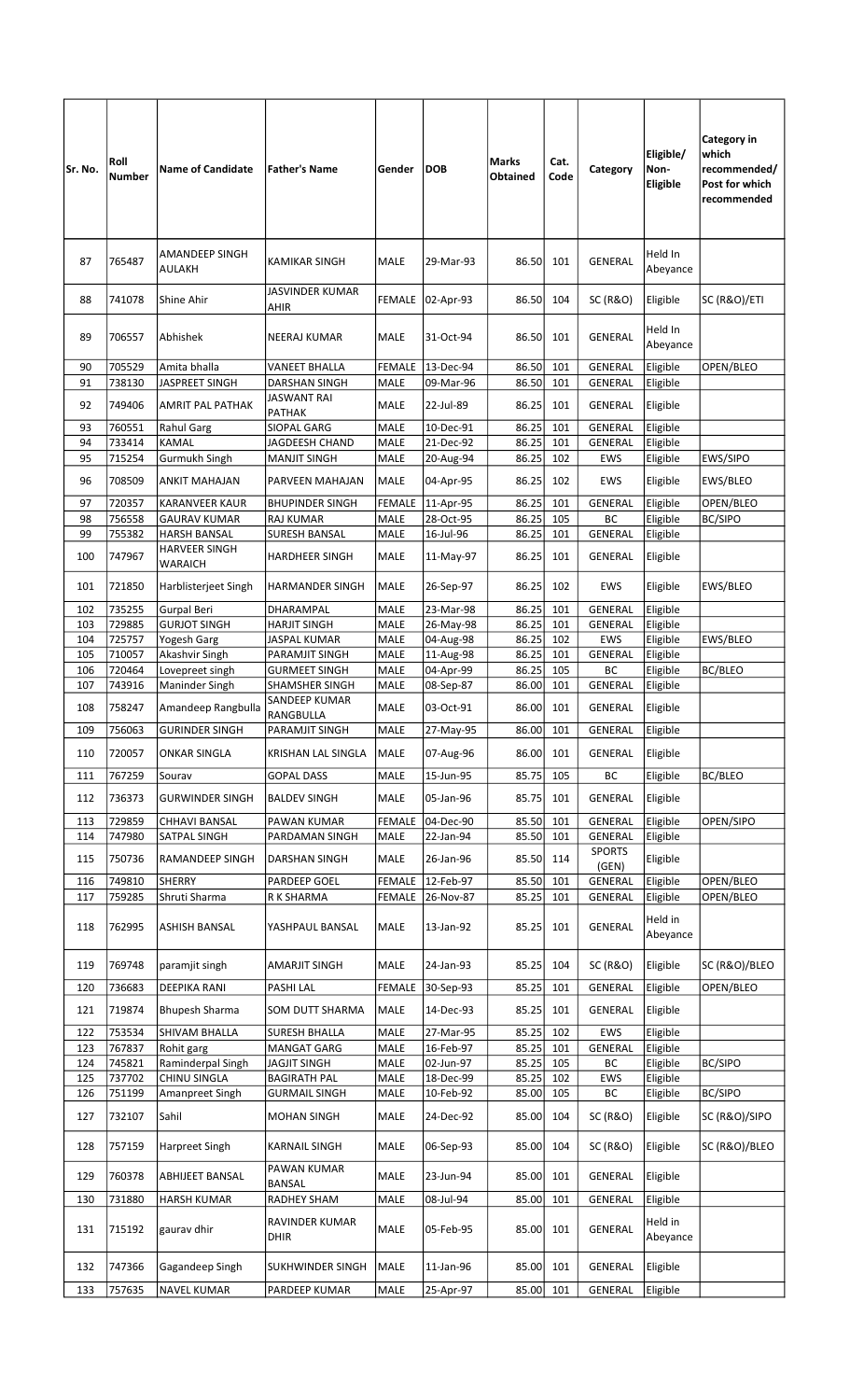| Sr. No. | Roll<br><b>Number</b> | <b>Name of Candidate</b>              | <b>Father's Name</b>                | Gender        | <b>DOB</b>   | Marks<br><b>Obtained</b> | Cat.<br>Code | Category                                                                                       | Eligible/<br>Non-<br>Eligible                                       | Category in<br>which<br>recommended/<br>Post for which<br>recommended |
|---------|-----------------------|---------------------------------------|-------------------------------------|---------------|--------------|--------------------------|--------------|------------------------------------------------------------------------------------------------|---------------------------------------------------------------------|-----------------------------------------------------------------------|
| 134     | 701477                | Mehtab Singh                          | <b>SUKHBIR SINGH</b>                | MALE          | 04-May-97    | 85.00                    | 101          | GENERAL                                                                                        | Eligible                                                            |                                                                       |
| 135     | 705305                | Harpuneet Singh Gill                  | MALWINDER SINGH<br>GILL             | MALE          | 11-Mar-91    | 84.75                    | 101          | <b>GENERAL</b>                                                                                 | Eligible                                                            |                                                                       |
| 136     | 761170                | Deepak Singh                          | <b>BHINDER SINGH</b>                | <b>MALE</b>   | 30-Dec-92    | 84.75                    | 104          | <b>SC (R&amp;O)</b>                                                                            | Eligible                                                            | SC (R&O)/SIPO                                                         |
| 137     | 758469                | Manisha Goyal                         | ASHWANI KUMAR<br><b>GOYAL</b>       | <b>FEMALE</b> | 04-Apr-93    | 84.75                    | 101          | GENERAL                                                                                        | Eligible                                                            | OPEN/BLEO                                                             |
| 138     | 724448                | Inderjeet Singh                       | <b>AMRIK SINGH</b>                  | MALE          | 09-Mar-97    | 84.75                    | 101          | <b>GENERAL</b>                                                                                 | Eligible                                                            |                                                                       |
| 139     | 739988                | <b>JASHAN SINGH</b>                   | <b>NARINDER SINGH</b>               | MALE          | 03-Sep-99    | 84.75                    | 102          | EWS                                                                                            | Eligible                                                            |                                                                       |
| 140     | 721562                | Rohit kumar                           | PAWAN KUMAR                         | MALE          | 09-Apr-97    | 84.50                    | 105          | BC                                                                                             | Eligible                                                            | BC/BLEO                                                               |
| 141     | 738140                | Arshdeep Singh                        | <b>HARDYAL SINGH</b>                | MALE          | 02-Jan-98    | 84.50                    | 102          | <b>EWS</b>                                                                                     | Eligible                                                            |                                                                       |
| 142     | 746677                | CHINKU                                | <b>SURINDER KUMAR</b>               | MALE          | 07-May-98    | 84.50                    | 102          | <b>EWS</b>                                                                                     | Eligible                                                            |                                                                       |
| 143     | 762830                | Aakarsha Singla                       | ARUN SINGLA                         | <b>FEMALE</b> | 04-Sep-97    | 84.25                    | 101          | GENERAL                                                                                        | Eligible                                                            |                                                                       |
| 144     | 723239                | <b>VISHAL MITTAL</b>                  | PARVEEN KUMAR                       | MALE          | 22-Jun-00    | 84.25                    | 102          | <b>EWS</b>                                                                                     | Eligible                                                            |                                                                       |
| 145     | 714196                | <b>ANUJ KUMAR</b><br><b>PRASHER</b>   | <b>VARINDER KUMAR</b>               | MALE          | 24-Apr-91    | 84.00                    | 101          | GENERAL                                                                                        | Eligible                                                            |                                                                       |
| 146     | 765176                | <b>RAHUL CHAUDHRY</b>                 | AMARDEEP                            | MALE          | 26-Sep-93    | 84.00                    | 104          | SC (R&O)                                                                                       | Eligible                                                            | SC (R&O)/BLEO                                                         |
| 147     | 715608                | RAHUL KHURANA                         | <b>ASHOK KUMAR</b>                  | MALE          | 02-Dec-94    | 84.00                    | 102          | <b>EWS</b>                                                                                     | Eligible                                                            |                                                                       |
| 148     | 741348                | <b>MANDEEP SINGH</b>                  | <b>GURMEET SINGH</b>                | MALE          | 10-Dec-95    | 84.00                    | 104          | <b>SC (R&amp;O)</b>                                                                            | Eligible                                                            | SC (R&O)/BLEO                                                         |
| 149     | 737974                | Sachinmeet Singh Gill   GURMEET SINGH |                                     | MALE          | 12-Sep-96    | 84.00                    | 101          | GENERAL                                                                                        | Eligible                                                            |                                                                       |
| 150     | 727320                | <b>MOHIT KUMAR</b>                    | <b>ASHOK KUMAR</b>                  | MALE          | 02-Sep-97    | 84.00                    | 101          | <b>GENERAL</b>                                                                                 | Eligible                                                            |                                                                       |
| 151     | 762526                | <b>AMAN PREET</b><br><b>SHARMA</b>    | <b>DALJIT KUMAR</b><br>SHARMA       | FEMALE        | 16-Mar-87    | 83.75                    | 101          | GENERAL                                                                                        | Elgible                                                             |                                                                       |
| 152     | 702451                | Harpreet Singh                        | <b>MANOHAR SINGH</b>                | MALE          | 17-Jan-89    | 83.75                    | 101          | <b>GENERAL</b>                                                                                 | Eligible                                                            |                                                                       |
| 153     | 728856                | Gaurav Bansal                         | <b>VISAKHI RAM</b>                  | MALE          | 10-May-90    | 83.75                    | 102          | EWS                                                                                            | Eligible                                                            |                                                                       |
| 154     | 732365                | NIPUN GARG                            | PAWAN KUMAR                         | MALE          | 04-Sep-90    | 83.75                    | 101          | <b>GENERAL</b>                                                                                 | Held in<br>Abeyance                                                 |                                                                       |
| 155     | 759517                | GAURAV GROVER                         | <b>KAMAL KUMAR</b><br><b>GROVER</b> | MALE          | 08-Mar-91    | 83.75                    | 101          | GENERAL                                                                                        | Held in<br>Abeyance                                                 |                                                                       |
| 156     | 712545                | Harjinder Singh                       | <b>NIRMAL SINGH</b>                 | MALE          | 10-Apr-91    | 83.75                    | 102          | EWS                                                                                            | Eligible                                                            |                                                                       |
| 157     | 701852                | Ajay Pathania                         | <b>KARAN SINGH</b>                  | MALE          | 08-Aug-91    | 83.75                    | 121          | $\mathsf{FF}% _{0}\left( \mathcal{F}_{0}\right) =\mathsf{FF}_{0}\left( \mathcal{F}_{0}\right)$ | Eligible                                                            | FF/ETI                                                                |
| 158     | 741914                | Sukhjit Singh Gurna                   | <b>RANJIT SINGH</b>                 | MALE          | 10-Nov-93    | 83.75                    | 101          | GENERAL                                                                                        | Eligible                                                            |                                                                       |
|         |                       |                                       |                                     |               |              |                          |              |                                                                                                |                                                                     |                                                                       |
| 159     | 728161                | <b>CHANPREET KAUR</b>                 | <b>MASTAN SINGH</b>                 | FEMALE        | 03-May-94    | 83.75                    | 101          | GENERAL                                                                                        | Elgible                                                             |                                                                       |
| 160     | 724894                | <b>BALWINDER SINGH</b>                | <b>GURNAM SINGH</b>                 | MALE          | 08-May-95    | 83.75                    | 105          | BC                                                                                             | Eligible                                                            |                                                                       |
|         |                       |                                       |                                     |               |              |                          |              |                                                                                                |                                                                     |                                                                       |
| 161     | 734823                | Himalaya Garg                         | PAWAN GARG                          | MALE          | 02-Mar-96    | 83.75                    | 101          | <b>GENERAL</b>                                                                                 | Eligible                                                            |                                                                       |
| 162     | 742822                | KANWAR<br>KULWINDER SINGH<br>SANDHU   | KULWINDER SINGH<br>SANDHU           | MALE          | 22-Jun-96    | 83.75                    | 101          | <b>GENERAL</b>                                                                                 | Not<br>Eligible<br>for ETI.<br>Eligible<br>for BLEO,<br><b>SIPO</b> |                                                                       |
| 163     | 768309                | manu singla                           | <b>KRISHAN KUMAR</b>                | MALE          | 18-Jul-96    | 83.75                    | 101          | GENERAL                                                                                        | Held in<br>Abeyance                                                 |                                                                       |
| 164     | 707809                | gurtej singh                          | SUKHWINDER SINGH                    | MALE          | 27-Mar-97    | 83.75                    | 101          | GENERAL                                                                                        | Eligible                                                            |                                                                       |
| 165     | 713001                | <b>INDERBIR SINGH</b>                 | <b>HARDIP SINGH</b>                 | MALE          | 01-Aug-97    | 83.75                    | 101          | <b>GENERAL</b>                                                                                 | Held in<br>Abeyance                                                 |                                                                       |
| 166     | 735217                | Parmod garg                           | SEOPAL GARG                         | MALE          | 11-Nov-97    | 83.75                    | 101          | <b>GENERAL</b>                                                                                 | Eligible                                                            |                                                                       |
| 167     | 714923                | SEERAT KAUR                           | <b>HARINDER SINGH</b>               | FEMALE        | 17-Dec-97    | 83.75                    | 101          | <b>GENERAL</b>                                                                                 | Held In<br>Abeyance                                                 |                                                                       |
| 168     | 757449                | <b>GURKANWAL SINGH</b>                | PARAMJIT SINGH                      | MALE          | 14-Oct-91    | 83.50                    | 105          | BC                                                                                             | Eligible                                                            |                                                                       |
| 169     | 756340                | <b>GAGANDEEP SINGH</b>                | <b>JOGINDER SINGH</b>               | MALE          | 03-Feb-94    | 83.50                    | 101          | <b>GENERAL</b>                                                                                 | Eligible                                                            |                                                                       |
| 170     | 721002                | <b>SHAPPY GOYAL</b>                   | <b>KEWAL KRISHAN</b>                | FEMALE        | $21$ -Jan-96 | 83.50                    | 101          | <b>GENERAL</b>                                                                                 | Elgible                                                             |                                                                       |
| 171     | 749308                | YOGITA                                | <b>JIWAN KUMAR</b>                  | FEMALE        | 29-Dec-97    | 83.50                    | 101          | <b>GENERAL</b>                                                                                 | Elgible                                                             |                                                                       |
| 172     | 751182                | <b>RAKESH KUMAR</b>                   | <b>SUBHASH CHANDER</b>              | MALE          | 12-Nov-83    | 83.25                    | 101          | GENERAL                                                                                        | Eligible                                                            |                                                                       |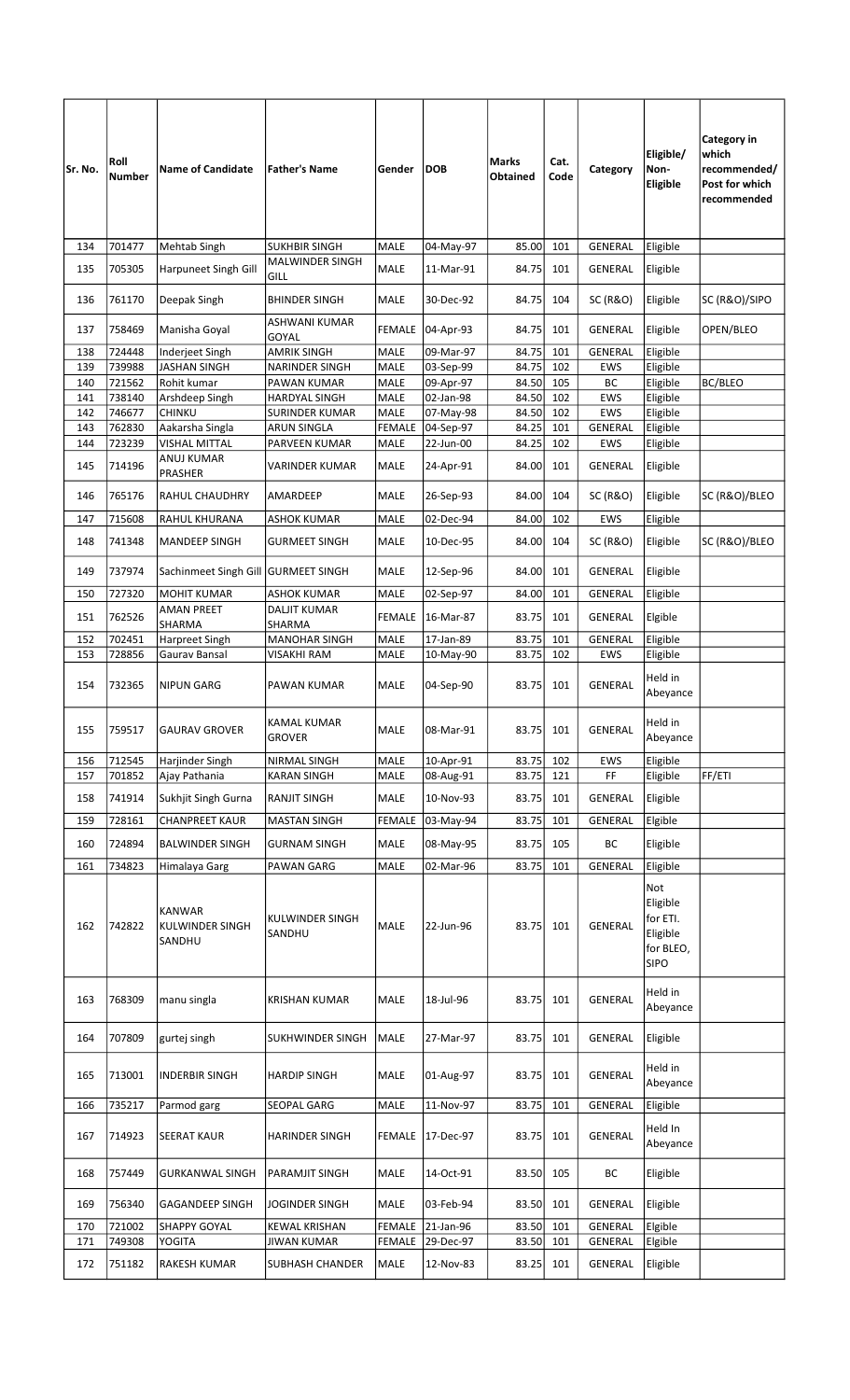| lSr. No.   | Roll<br>Number   | <b>Name of Candidate</b>                         | <b>Father's Name</b>           | Gender        | <b>DOB</b>             | <b>Marks</b><br><b>Obtained</b> | Cat.<br>Code | Category                  | Eligible/<br>Non-<br>Eligible | Category in<br>which<br>recommended/<br>Post for which<br>recommended |
|------------|------------------|--------------------------------------------------|--------------------------------|---------------|------------------------|---------------------------------|--------------|---------------------------|-------------------------------|-----------------------------------------------------------------------|
| 173        | 758292           | Pansy Gupta                                      | <b>BALWINDER KUMAR</b>         | <b>FEMALE</b> | 30-Dec-90              | 83.25                           | 101          | <b>GENERAL</b>            | Elgible                       |                                                                       |
| 174        | 726002           | <b>NIRMALJEET KAUR</b>                           | SHAMBER SINGH                  | <b>FEMALE</b> | 14-Nov-91              | 83.25                           | 101          | <b>GENERAL</b>            | Elgible                       |                                                                       |
| 175        | 746148           | Shahbaz Ali                                      | <b>NAZIR</b>                   | <b>MALE</b>   | 25-Nov-91              | 83.25                           | 105          | BC                        | Eligible                      |                                                                       |
| 176        | 737607           | CHEENA JULKA                                     | PARAMJIT SINGH<br>JULKA        | <b>FEMALE</b> | 28-Oct-92              | 83.25                           | 101          | GENERAL                   | Eligible                      |                                                                       |
| 177        | 718703           | <b>HARMAN JOT SINGH</b>                          | <b>GURTEJ SINGH</b>            | MALE          | 08-Jun-94              | 83.25                           | 101          | GENERAL                   | Eligible                      |                                                                       |
| 178        | 724525           | ROHIT KUMAR                                      | JASVINDER KUMAR                | MALE          | 23-Apr-96              | 83.25                           | 101          | <b>GENERAL</b>            | Eligible                      |                                                                       |
| 179        | 702155           | AKSHDEEP SINGH<br><b>CHEEMA</b>                  | <b>PREMPAL SINGH</b><br>CHEEMA | MALE          | 29-Jun-96              | 83.25                           | 101          | <b>GENERAL</b>            | Held in<br>Abeyance           |                                                                       |
| 180        | 708519           | Gurbaj Singh                                     | <b>BALDEV SINGH</b>            | MALE          | 31-Dec-96              | 83.25                           | 102          | EWS                       | Eligible                      |                                                                       |
| 181        | 736745           | <b>HONEY SINGLA</b>                              | <b>LACHHMAN DASS</b>           | <b>MALE</b>   | 07-Sep-98              | 83.25                           | 101          | GENERAL                   | Eligible                      |                                                                       |
| 182        | 731180           | Ankush                                           | DARSHAN KUMAR                  | <b>MALE</b>   | 30-May-99              | 83.25                           | 102          | <b>EWS</b>                | Eligible                      |                                                                       |
| 183        | 710166           | Onkarpreet Singh                                 | <b>AMARJIT SODHI</b>           | MALE          | 28-Jun-90              | 83.00                           | 101          | <b>GENERAL</b>            | Eligible                      |                                                                       |
| 184        | 711780           | Balsher singh                                    | PARAMJIT SINGH                 | MALE          | 14-Dec-92              | 83.00                           | 102          | EWS                       | Eligible                      |                                                                       |
| 185        | 706747           | Harkanwalpreet<br>Singh                          | JATINDERPAL SINGH              | MALE          | 04-Apr-94              | 83.00                           | 101          | GENERAL                   | Eligible                      |                                                                       |
| 186        | 744649           | Gurjit Singh                                     | <b>GURTEJ SINGH</b>            | MALE          | 30-Oct-95              | 83.00                           | 104          | SC (R&O)                  | Eligible                      | SC (R&O)/SIPO                                                         |
| 187        | 761364           | <b>JASPREET VIRK</b>                             | RACHHPAL SINGH                 | <b>FEMALE</b> | 05-Aug-96              | 83.00                           | 107          | ESM<br><b>GENERAL (D)</b> | Eligible                      |                                                                       |
| 188        | 707577           | <b>RAJAT SAINI</b>                               | PARAMJIT SINGH                 | MALE          | 16-Feb-97              | 83.00                           | 105          | ВC                        | Eligible                      |                                                                       |
| 189        | 742165           | Manjot Singh                                     | <b>HARINDER SINGH</b>          | MALE          | 05-Jun-97              | 83.00                           | 121          | FF                        | Eligible                      |                                                                       |
| 190        | 727070           | <b>KARAN CHAUDHARY</b>                           | PAWAN CHAUDHARY                | MALE          | 24-Jun-97              | 83.00                           | 105          | BС                        | Eligible                      |                                                                       |
| 191        | 750918           | <b>MAYANK VERMA</b>                              | PARDEEP VERMA                  | MALE          | 12-Mar-98              | 83.00                           | 101          | <b>GENERAL</b>            | Eligible                      |                                                                       |
| 192        | 705629           | JASWINDER KAUR                                   | JARNAIL SINGH                  | FEMALE        | 27-May-98              | 83.00                           | 104          | SC (R&O)                  | Eligible                      | SC (R&O)/SIPO                                                         |
| 193        | 733069           | GAGANDEEP KAUR                                   | <b>BALDEV SINGH</b>            | <b>FEMALE</b> | 24-Dec-99              | 83.00                           | 101          | GENERAL                   | Elgible                       |                                                                       |
| 194        | 752159           | <b>GURPREET SINGH</b><br><b>WALIA</b>            | <b>MOHINDER SINGH</b>          | MALE          | 12-Nov-88              | 82.75                           | 101          | GENERAL                   | Eligible                      |                                                                       |
| 195        | 767974           | Kamaldeep                                        | <b>SURINDER KUMAR</b>          | MALE          | 07-Aug-91              | 82.75                           | 101          | <b>GENERAL</b>            | Eligible                      |                                                                       |
| 196        | 727826           | <b>VEERPAL KAUR</b>                              | <b>JARMAL SINGH</b>            | <b>FEMALE</b> | 25-Aug-91              | 82.75                           | 101          | <b>GENERAL</b>            | Eligible                      |                                                                       |
| 197        | 738463           | Kulwinder Singh                                  | <b>MANJIT SINGH</b>            | MALE          | 08-Nov-92              | 82.75                           | 102          | EWS                       | Eligible                      |                                                                       |
| 198        | 708609           | Harmit kaur                                      | SARBJIT SINGH                  | <b>FEMALE</b> | 14-Feb-94              | 82.75                           | 101          | <b>GENERAL</b>            | Held In<br>Abeyance           |                                                                       |
| 199        | 737866           | lovepreet singh                                  | LAKHWINDER SINGH               | MALE          | 04-May-95              | 82.75                           | 105          | ВC                        | Eligible                      |                                                                       |
| 200        | 750467           | <b>SAHIL</b>                                     | <b>VARJINDER KUMAR</b>         | MALE          | 16-Dec-95              | 82.75                           | 104          | <b>SC (R&amp;O)</b>       | Held in<br>Abeyance           |                                                                       |
| 201        | 744628           | <b>GARIMA GARG</b>                               | RADHEY SHAM GARG               | FEMALE        | 31-Jul-96              | 82.75                           | 101          | GENERAL                   | Eligible                      |                                                                       |
| 202        | 729633           | PIYUSH GOYAL                                     | JEEVAN KUMAR                   | MALE          | 08-Jun-97              | 82.75                           | 101          | GENERAL                   | Held in<br>Abeyance           |                                                                       |
| 203        | 710002           | AJAYDEEP SINGH<br>SAMRA                          | ARJINDER SINGH<br>SAMRA        | MALE          | 01-May-89              | 82.50                           | 101          | GENERAL                   | Eligible                      |                                                                       |
| 204        | 719687           | <b>BALVINDER KAUR</b>                            | JAGROOP SINGH                  | <b>FEMALE</b> | 30-Jul-92              | 82.50                           | 101          | <b>GENERAL</b>            | Eligible                      |                                                                       |
| 205        | 740716           | <b>TARANVIR SINGH</b>                            | RAMRAJINDER SINGH   MALE       |               | 03-Mar-93              | 82.50                           | 101          | <b>GENERAL</b>            | Held in<br>Abeyance           |                                                                       |
| 206        | 728242           | SOVIA                                            | RAMAN BATRA                    | <b>FEMALE</b> | 03-Apr-93              | 82.50                           | 101          | GENERAL                   | Eligible                      |                                                                       |
| 207        | 720039           | <b>GARIMA</b>                                    | <b>VINOD KUMAR</b>             | <b>FEMALE</b> | 27-Apr-93              | 82.50                           | 101          | <b>GENERAL</b>            | Eligible                      |                                                                       |
| 208        | 753654           | <b>GURBINDER SINGH</b>                           | <b>BALWANT SINGH</b>           | MALE          | 02-Jul-93              | 82.50                           | 104          | <b>SC (R&amp;O)</b>       | Held in<br>Abeyance           |                                                                       |
| 209        | 729344           | <b>JATINDER MITTAL</b>                           | <b>VINOD KUMAR</b>             | MALE          | 02-May-94              | 82.50                           | 102          | EWS                       | Eligible                      |                                                                       |
| 210        | 715769           | Chamkaur Singh                                   | <b>BALDEV SINGH</b>            | MALE          | 16-Mar-96              | 82.50                           | 101          | <b>GENERAL</b>            | Eligible                      |                                                                       |
| 211        | 754131           | Navjot Kaur                                      | JATINDER SINGH                 | <b>FEMALE</b> | 23-Jul-99              | 82.50                           | 105          | ВC                        | Eligible                      | BC/ETI                                                                |
| 212        | 722908           | Taniya                                           | PREM KUMAR                     | <b>FEMALE</b> | 16-Mar-00              | 82.50                           | 101          | <b>GENERAL</b>            | Eligible                      |                                                                       |
| 213<br>214 | 734179<br>735253 | Rajwinder singh<br>AZADWINDER SINGH SATNAM SINGH | HARI CHAND                     | MALE<br>MALE  | 02-Feb-88<br>15-Aug-91 | 82.25<br>82.25                  | 105<br>104   | ВC<br><b>SC (R&amp;O)</b> | Eligible<br>Eligible          |                                                                       |
| 215        | 739454           | Navdeep Singh                                    | AMARJIT SINGH                  | MALE          | 30-Jul-93              | 82.25                           | 105          | BC                        | Eligible                      |                                                                       |
| 216        | 733480           | <b>SANDEEP SINGH</b>                             | <b>BALTEJ SINGH</b>            | MALE          | 12-Mar-94              | 82.25                           | 105          | ВC                        | Eligible                      |                                                                       |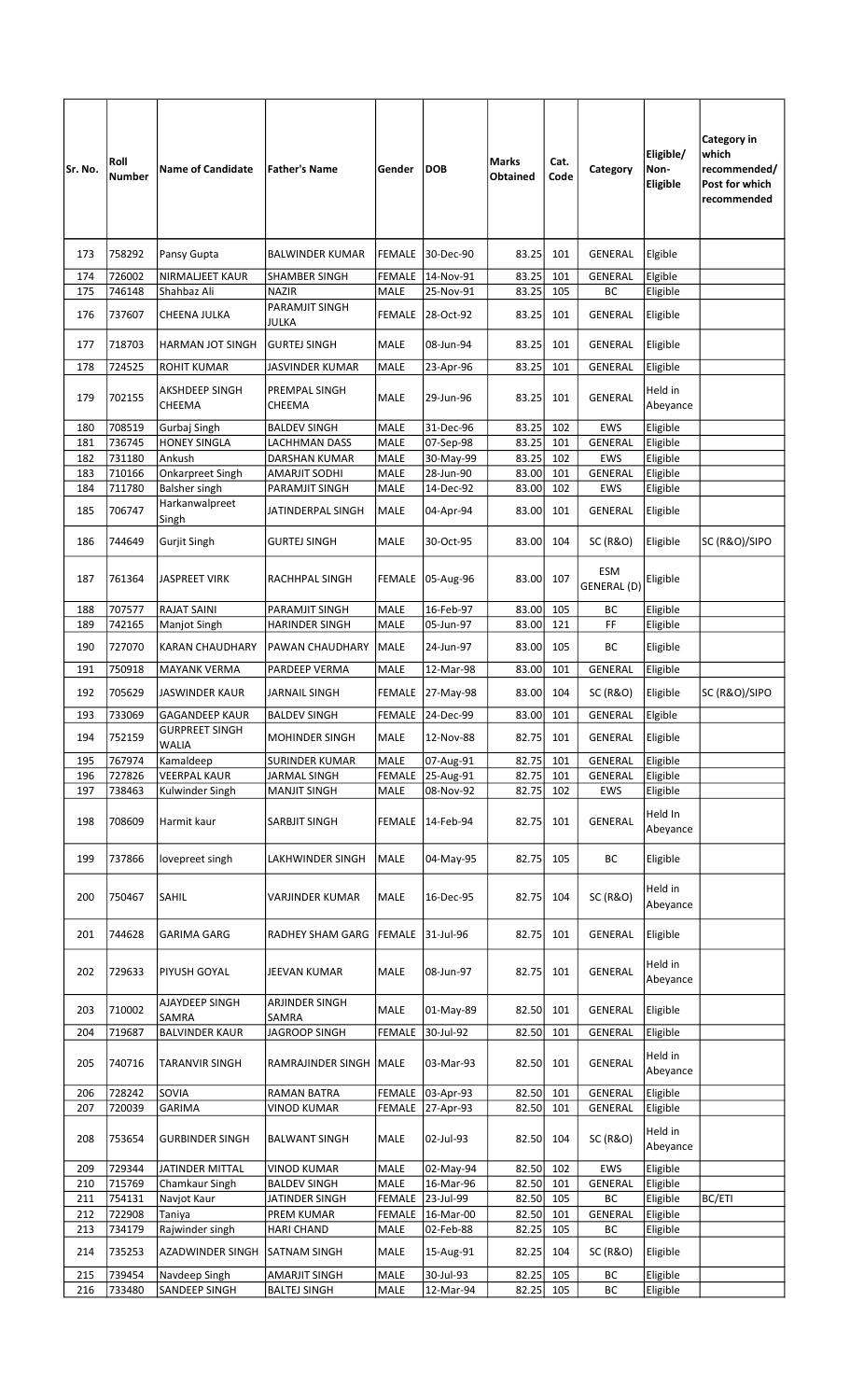| lSr. No.   | Roll<br><b>Number</b> | <b>Name of Candidate</b>                              | <b>Father's Name</b>                       | Gender                       | <b>DOB</b>             | <b>Marks</b><br><b>Obtained</b> | Cat.<br>Code | Category                  | Eligible/<br>Non-<br>Eligible | Category in<br>which<br>recommended/<br>Post for which<br>recommended |
|------------|-----------------------|-------------------------------------------------------|--------------------------------------------|------------------------------|------------------------|---------------------------------|--------------|---------------------------|-------------------------------|-----------------------------------------------------------------------|
| 217        | 763181                | Gurpreet singh                                        | <b>BALWANT SINGH</b>                       | MALE                         | 18-Oct-98              | 82.25                           | 102          | EWS                       | Eligible                      |                                                                       |
| 218        | 732072                | Deepinder Singh                                       | <b>AJIT SINGH</b>                          | MALE                         | 07-Oct-92              | 82.00                           | 105          | ВC                        | Eligible                      |                                                                       |
| 219        | 769092                | <b>GURPREET SINGH</b>                                 | <b>BIKKER SINGH</b>                        | MALE                         | 16-Jul-96              | 82.00                           | 102          | EWS                       | Eligible                      |                                                                       |
| 220        | 758086                | <b>AVTAR SINGH</b>                                    | NARANJAN SINGH                             | MALE                         | 16-Sep-97              | 82.00                           | 104          | <b>SC (R&amp;O)</b>       | Eligible                      |                                                                       |
| 221<br>222 | 705978<br>718853      | Nitika Bali<br><b>MANJINDER SINGH</b>                 | <b>PARVEEN BALI</b><br><b>DHARAM SINGH</b> | <b>FEMALE</b><br><b>MALE</b> | 06-Aug-91<br>06-Oct-93 | 81.75<br>81.75                  | 101<br>105   | <b>GENERAL</b><br>ВC      | Eligible<br>Eligible          |                                                                       |
| 223        | 739025                | <b>JASKARAN SINGH</b>                                 | KAMALJEET SINGH                            | MALE                         | 16-Nov-94              | 81.75                           | 104          | <b>SC (R&amp;O)</b>       | Eligible                      |                                                                       |
| 224        | 704918                | Harjit Singh                                          | <b>BALWINDER SINGH</b>                     | MALE                         | 19-Mar-96              | 81.75                           | 103          | SC (M&B)                  | Eligible                      | SC (M&B)/ETI                                                          |
| 225        | 734154                | Priya Gupta                                           | <b>ANIL KUMAR</b>                          | FEMALE                       | 04-Apr-97              | 81.75                           | 101          | <b>GENERAL</b>            | Eligible                      |                                                                       |
| 226        | 763144                | Jaspreet Kaur                                         | <b>GULZAR SINGH</b>                        | <b>FEMALE</b>                | 06-Feb-98              | 81.75                           | 105          | ВC                        | Eligible                      | <b>BC/SIPO</b>                                                        |
| 227        | 767264                | harjinder kaur                                        | <b>BHIM SIGH</b>                           | FEMALE                       | 11-May-92              | 81.50                           | 101          | GENERAL                   | Eligible                      |                                                                       |
| 228        | 701263                | Navdeep singh                                         | SUKHDEV SINGH                              | MALE                         | 13-Oct-92              | 81.50                           | 105          | BС                        | Held in<br>Abeyance           |                                                                       |
| 229        | 710561                | YUVRAJ                                                | <b>BALBIR SINGH</b>                        | MALE                         | 19-Apr-94              | 81.50                           | 104          | <b>SC (R&amp;O)</b>       | Held in<br>Abeyance           |                                                                       |
| 230        | 713519                | mandeep kaur                                          | JAGDEEP SINGH                              | FEMALE                       | 07-Aug-94              | 81.50                           | 102          | EWS                       | Eligible                      | EWS/SIPO                                                              |
| 231<br>232 | 710847<br>752795      | DIKSHA SHARMA<br>Harinderpal Singh                    | RAMAN SHARMA<br><b>BALWINDER SINGH</b>     | <b>FEMALE</b><br>MALE        | 12-Feb-96<br>20-Nov-96 | 81.50<br>81.50                  | 101<br>105   | GENERAL<br>ВC             | Eligible<br>Eligible          |                                                                       |
| 233        | 762690                | <b>BABBU GOYAL</b>                                    | <b>TARSEM KUMAR</b>                        | <b>MALE</b>                  | 23-Nov-96              | 81.50                           | 102          | <b>EWS</b>                | Eligible                      |                                                                       |
| 234        | 731503                | Mohammed Kaif                                         | <b>MOHD HANIF</b>                          | MALE                         | 06-Apr-00              | 81.50                           | 105          | ВC                        | Eligible                      |                                                                       |
| 235        | 702828                | <b>ADITI SHARMA</b>                                   | VIRENDER KUMAR<br>SHARMA                   | <b>FEMALE</b>                | 11-Jun-88              | 81.25                           | 101          | GENERAL                   | Eligible                      |                                                                       |
| 236        | 708543                | SIMRANJIT SINGH                                       | SARTAJ SINGH                               | MALE                         | 07-Nov-90              | 81.25                           | 105          | ВC                        | Held in<br>Abeyance           |                                                                       |
| 237        | 727569                | Gurjant singh                                         | <b>MAJOR SINGH</b>                         | MALE                         | 10-May-93              | 81.25                           | 104          | <b>SC (R&amp;O)</b>       | Eligible                      |                                                                       |
| 238<br>239 | 705242<br>739262      | <b>PUNIT</b><br><b>MANJINDER SINGH</b>                | <b>RAJ KUMAR</b>                           | MALE                         | 11-Oct-94<br>15-Nov-95 | 81.25<br>81.25                  | 105<br>104   | BC<br><b>SC (R&amp;O)</b> | Eligible<br>Eligible          |                                                                       |
|            |                       |                                                       | <b>GIAN SINGH</b><br>HARJINDER PAL         | MALE                         |                        |                                 |              |                           |                               |                                                                       |
| 240        | 704272                | <b>TAJINDER PAL SINGH</b>                             | SINGH                                      | MALE                         | 21-Oct-96              | 81.25                           | 105          | <b>BC</b>                 | Eligible                      |                                                                       |
| 241        | 769189                | MANPREET SINGH                                        | <b>ROOP SINGH</b>                          | MALE                         | 05-May-97              | 81.25                           | 117          | PH (Ortho)                | Eligible                      | PH (Ortho)/ETI                                                        |
| 242        | 747283                | ROBIN CHAWLA                                          | <b>MADAN LAL</b>                           | MALE                         | 24-Jun-97              | 81.25                           | 102          | EWS                       | Eligible                      |                                                                       |
| 243        | 706622                | Armandeep Singh                                       | <b>SATWANT SINGH</b>                       | MALE                         | 27-Oct-97              | 81.25                           | 105          | ВC                        | Held in<br>Abeyance           |                                                                       |
| 244        | 713229                | Gurmeet singh                                         | <b>BAJ SINGH</b>                           | MALE                         | 30-Dec-97              | 81.25                           | 102          | EWS                       | Eligible                      |                                                                       |
| 245        | 753185                | jaspreet singh                                        | SATPAL SINGH                               | MALE                         | 23-Mar-98              | 81.25                           | 105          | ВC                        | Eligible                      |                                                                       |
| 246        | 718226                | <b>HARLEEN KAUR</b>                                   | HARDHEER SINGH                             | <b>FEMALE</b>                | 31-May-98              | 81.25                           | 101          | GENERAL                   | Eligible                      |                                                                       |
| 247        | 759671                | JASBIR SINGH                                          | <b>GURDIAL SINGH</b>                       | MALE                         | 25-Oct-77              | 81.00                           | 106          | ESM<br>GENERAL            | Eligible                      | <b>ESM GEN</b><br>(S)/SIPO                                            |
| 248        | 754797                | <b>GURPREET SINGH</b>                                 | <b>BACHITER SINGH</b>                      | MALE                         | 17-Dec-92              | 81.00                           | 114          | <b>SPORTS</b><br>(GEN)    | Eligible                      |                                                                       |
| 249        | 769511                | Gurpreet Kumar                                        | OM PRAKASH                                 | MALE                         | 28-Feb-93              | 81.00                           | 117          | PH (Ortho)                | Held in<br>Abeyance           |                                                                       |
| 250        | 743370<br>722805      | NILAKSHA<br>SAKSHI PAHWA                              | LACHHMAN BANSAL                            | <b>FEMALE</b>                | 21-Sep-93              | 81.00<br>81.00                  | 101<br>101   | GENERAL                   | Eligible<br>Eligible          |                                                                       |
| 251<br>252 | 727778                | Hushanpreet Kaur                                      | JANAK RAJ PAHWA<br><b>GURPREET SINGH</b>   | FEMALE<br>FEMALE             | 05-May-99<br>14-Dec-99 | 81.00                           | 101          | GENERAL<br>GENERAL        | Eligible                      |                                                                       |
| 253        | 737103                | <b>JASPREET KAUR</b>                                  | SURINDER SINGH                             | FEMALE                       | 04-Feb-90              | 80.75                           | 101          | GENERAL                   | Eligible                      |                                                                       |
| 254        | 744061                | Ravinder Singh                                        | <b>LAL SINGH</b>                           | MALE                         | 07-Jan-94              | 80.75                           | 102          | EWS                       | Eligible<br>only for<br>ETI   |                                                                       |
| 255        | 748231                | KHUSHDEEP KAUR<br>CHAUHAN                             | MEWA SINGH                                 | FEMALE                       | 19-Sep-94              | 80.75                           | 101          | GENERAL                   | Eligible                      |                                                                       |
| 256        | 756875                | Jagjit singh                                          | MANGU SINGH                                | MALE                         | 07-Jul-96              | 80.50                           | 102          | EWS                       | Eligible                      |                                                                       |
| 257<br>258 | 718802<br>736547      | Lovepreet Singh<br>Rajesh Ricky                       | <b>GURDEEP SINGH</b>                       | MALE<br>MALE                 | 05-Nov-96<br>21-Jan-97 | 80.50<br>80.50                  | 104<br>102   | <b>SC (R&amp;O)</b>       | Eligible<br>Eligible          |                                                                       |
| 259        | 727803                | <b>RISHAV GARG</b>                                    | <b>MADAN LAL</b><br>DARSHAN KUMAR          | MALE                         | 19-Jul-97              | 80.50                           | 102          | EWS<br>EWS                | Eligible                      |                                                                       |
| 260        | 707329                | Mehakpreet Kaur                                       | <b>HARJAGJIT SINGH</b>                     | <b>FEMALE</b>                | 06-May-00              | 80.50                           | 105          | ВC                        | Eligible                      | BC/BLEO                                                               |
| 261        | 727840                | HIMANSHU CHEEMA                                       | <b>B P SHARMA</b>                          | MALE                         | 22-Jun-93              | 80.25                           | 102          | EWS                       | Eligible                      |                                                                       |
|            |                       |                                                       |                                            |                              |                        |                                 |              |                           |                               |                                                                       |
| 262        | 757255                | Gurchain Singh                                        | <b>JAGSIR SINGH</b>                        | MALE                         | 18-Dec-93              | 80.25                           | 102          | <b>EWS</b>                | Eligible                      |                                                                       |
| 263        | 761130                | Gurpreet Singh Sidhu SUKHWINDER SINGH<br>Monish Kumar |                                            | MALE                         | 05-Feb-99              | 80.25                           | 102          | EWS                       | Eligible                      |                                                                       |
| 264        | 710671                | Babbar                                                | <b>TARSEM LAL</b>                          | MALE                         | 28-Feb-93              | 80.00                           | 104          | <b>SC (R&amp;O)</b>       | Eligible                      |                                                                       |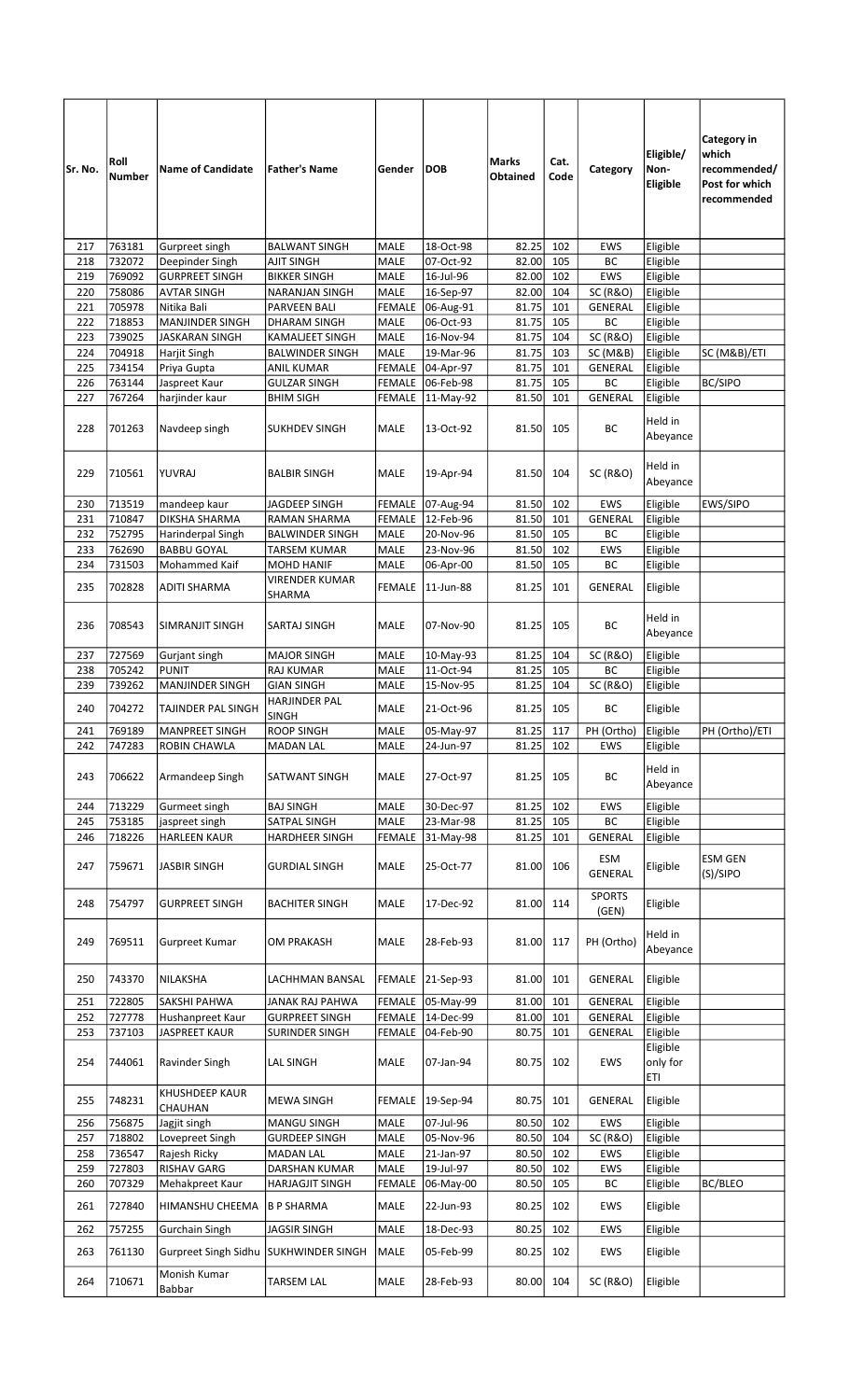| Sr. No.    | Roll<br><b>Number</b> | <b>Name of Candidate</b>         | <b>Father's Name</b>                       | Gender                  | <b>DOB</b>             | <b>Marks</b><br><b>Obtained</b> | Cat.<br>Code | Category                                   | Eligible/<br>Non-<br>Eligible | <b>Category in</b><br>which<br>recommended/<br>Post for which<br>recommended |
|------------|-----------------------|----------------------------------|--------------------------------------------|-------------------------|------------------------|---------------------------------|--------------|--------------------------------------------|-------------------------------|------------------------------------------------------------------------------|
| 265        | 709139                | ARADHANA KAUSHAL BAHADUR SINGH   |                                            | FEMALE                  | 22-Mar-94              | 80.00                           | 105          | BС                                         | Eligible                      | BC/BLEO                                                                      |
| 266        | 720496                | Navdeep Kaur                     | <b>BACHITER SINGH</b>                      | <b>FEMALE</b>           | 16-Nov-97              | 80.00                           | 107          | ESM<br>GENERAL (D)                         | Eligible                      |                                                                              |
| 267        | 710971                | SAURABH KUMAR                    | <b>HARI SHANKAR</b>                        | <b>MALE</b>             | 25-Mar-98              | 80.00                           | 104          | <b>SC (R&amp;O)</b>                        | Eligible                      |                                                                              |
| 268        | 769298                | PARVEEN RANI                     | JAGROOP SINGH                              | FEMALE                  | 05-Jul-89              | 79.50                           | 117          | PH (Ortho)                                 | Eligible                      | PH (Ortho)/ETI                                                               |
| 269        | 714382                | AAKASHDEEP KAUR                  | JASWINDER SINGH                            | FEMALE                  | 20-Sep-92              | 79.50                           | 105          | BC                                         | Eligible                      | BC/SIPO                                                                      |
| 270<br>271 | 757743<br>715322      | Sarpreet kaur<br>Jashanbir Singh | <b>RANJIT SINGH</b><br><b>SURJIT SINGH</b> | <b>FEMALE</b><br>MALE   | 03-Feb-97<br>03-May-98 | 79.50<br>79.50                  | 102<br>121   | <b>EWS</b><br>$\mathsf{FF}% _{\mathsf{F}}$ | Eligible<br>Eligible          | EWS/BLEO                                                                     |
| 272        | 727689                | GAGANDEEP                        | PARMA NAND                                 | MALE                    | 04-Jul-97              | 79.25                           | 104          | <b>SC (R&amp;O)</b>                        | Eligible                      |                                                                              |
| 273        | 761153                | <b>NEHA</b>                      | <b>GANGA BISHAN</b><br>LAKHERA             | FEMALE                  | 11-Dec-97              | 79.25                           | 105          | ВC                                         | Eligible                      | BC/BLEO                                                                      |
| 274        | 705561                | LAKHWINDER SINGH                 | <b>SUKH RAM</b>                            | MALE                    | 15-Mar-90              | 79.00                           | 104          | <b>SC (R&amp;O)</b>                        | Held in<br>Abeyance           |                                                                              |
| 275        | 716812                | mukesh singh                     | <b>KARNAIL SINGH</b>                       | MALE                    | 20-Feb-98              | 79.00                           | 104          | <b>SC (R&amp;O)</b>                        | Not<br>Eligible               |                                                                              |
| 276        | 731894                | <b>MEENU TAYAL</b>               | MOHINDERPAL TAYAL                          | FEMALE                  | 08-Mar-90              | 78.75                           | 102          | <b>EWS</b>                                 | Eligible                      |                                                                              |
| 277        | 709297                | INDERPREET SINGH                 | TEJINDER SINGH                             | MALE                    | 28-Aug-93              | 78.75                           | 121          | FF                                         | Eligible                      |                                                                              |
| 278        | 755364                | RAVNEET KAUR                     | SUKHWINDER SINGH                           | FEMALE                  | 15-Dec-99              | 78.75                           | 102          | <b>EWS</b>                                 | Eligible                      |                                                                              |
| 279        | 769410                | RANJEET SINGH                    | <b>GURNAM SINGH</b>                        | MALE                    | 12-May-78              | 78.25                           | 117          | PH (Ortho)                                 | Eligible                      |                                                                              |
| 280        | 710041                | Abhishek thapar                  | SWARAN SINGH                               | MALE                    | 18-Sep-91              | 78.25                           | 104          | <b>SC (R&amp;O)</b>                        | Held in<br>Abeyance           |                                                                              |
| 281        | 731980                | <b>Gurvinder Singh</b>           | KULDEEP SINGH                              | MALE                    | 06-Jul-95              | 78.25                           | 104          | <b>SC (R&amp;O)</b>                        | Eligible                      |                                                                              |
| 282        | 717006                | URANVIR KAUR                     | NIRBHAI SINGH                              | FEMALE                  | 09-Sep-97              | 78.00                           | 107          | ESM<br>GENERAL (D)                         | Eligible                      |                                                                              |
| 283        | 728527                | Sukhjinder Singh                 | DILBAG SINGH                               | MALE                    | 28-Sep-88              | 77.75                           | 106          | ESM<br><b>GENERAL</b>                      | Eligible                      | ESM GEN (S)/ETI                                                              |
| 284        | 768026                | Jatinder kaur                    | <b>VED SINGH</b>                           | FEMALE                  | 15-Aug-89              | 77.75                           | 102          | EWS                                        | Eligible                      |                                                                              |
| 285        | 765427                | rubina                           | RAJINDER KUMAR                             |                         | FEMALE 31-Oct-93       | 77.75                           | 105          | ВC                                         | Eligible                      |                                                                              |
| 286        | 751310                | Jagdeep Kaur                     | PARGAT SINGH                               | FEMALE                  | 06-Oct-91              | 77.50                           | 104          | SC (R&O)                                   | Eligible                      | SC (R&O)/SIPO                                                                |
| 287<br>288 | 747738<br>764147      | Ankita<br><b>RAJBIR KAUR</b>     | RAKESH KUMAR<br><b>GURMEET SINGH</b>       | <b>FEMALE</b><br>FEMALE | 03-Nov-97<br>13-Mar-93 | 77.50<br>77.25                  | 102<br>102   | EWS<br>EWS                                 | Eligible<br>Eligible          |                                                                              |
| 289        | 722281                | Khushpreet Kaur                  | <b>BOGHA SINGH</b>                         |                         | FEMALE 11-Dec-96       | 77.25                           | 105          | ВC                                         | Eligible                      |                                                                              |
| 290        | 754542                | Naveenjot Kaur                   | RAJINDER SINGH                             |                         | FEMALE 08-Jun-88       | 77.00                           | 105          | BC                                         | Eligible                      |                                                                              |
| 291        | 719286                | VIBHUTI                          | <b>KULTAR SINGH</b>                        |                         | FEMALE 15-Aug-93       | 76.75                           | 107          | ESM<br>GENERAL (D)                         | Eligible                      |                                                                              |
| 292        | 719718                | <b>SHUBHJOT KHANNA</b>           | <b>BHOLA SINGH</b>                         |                         | FEMALE 24-Sep-93       | 76.75                           | 104          | <b>SC (R&amp;O)</b>                        | Eligible                      | SC (R&O)/BLEO                                                                |
| 293        | 715954                | SANJOLI ARORA                    | RAMESH ARORA                               | FEMALE                  | 27-Sep-99              | 76.75                           | 102          | EWS                                        | Eligible                      |                                                                              |
| 294        | 722515                | Jasveen Kaur                     | <b>GURMEET SINGH</b>                       | FEMALE                  | 25-Oct-99              | 76.25                           | 102          | EWS<br>ESM                                 | Eligible                      | <b>ESM GEN</b>                                                               |
| 295        | 701061                | Harjinder Singh                  | <b>GURBHEJ SINGH</b>                       | MALE                    | 29-Apr-87              | 76.00                           | 106          | GENERAL                                    | Eligible                      | (S)/BLEO                                                                     |
| 296        | 763430                | <b>AMANDEEP KAUR</b>             | <b>HARPAL SINGH</b>                        |                         | FEMALE 23-May-97       | 76.00                           | 104          | <b>SC (R&amp;O)</b>                        | Eligible                      | SC (R&O)/BLEO                                                                |
| 297        | 732583                | <b>SURINDER SINGH</b>            | <b>MANJIT SINGH</b>                        | MALE                    | 02-Apr-83              | 75.75                           | 106          | ESM<br>GENERAL                             | Held in<br>Abeyance           | <b>ESM GEN</b><br>(S)/SIPO                                                   |
| 298        | 702027                | manpreet kaur                    | <b>KAMALJIT SINGH</b>                      | FEMALE                  | 29-Dec-91              | 75.75                           | 105          | ВC                                         | Eligible                      |                                                                              |
| 299        | 736157                | <b>KULDEEP KAUR</b>              | <b>BALVIR SINGH</b>                        |                         | FEMALE 07-Aug-97       | 75.50                           | 104          | <b>SC (R&amp;O)</b>                        | Eligible                      |                                                                              |
| 300        | 750568                | <b>GURPREET SINGH</b>            | NIRMAL SINGH                               | MALE                    | 15-May-90              | 75.25                           | 121          | FF                                         | Eligible                      |                                                                              |
| 301<br>302 | 755840<br>745490      | Jaspreet kaur<br>Tanveer Akthar  | <b>BALTEJ SINGH</b><br><b>KAMAL DEEN</b>   | <b>FEMALE</b><br>FEMALE | 20-Jul-97<br>20-Dec-97 | 75.25<br>75.25                  | 105<br>105   | ВC<br>ВC                                   | Eligible<br>Eligible          |                                                                              |
| 303        | 722361                | RAJINDER KAUR                    | <b>THANDU RAM</b>                          | <b>FEMALE</b>           | 22-Aug-98              | 75.25                           | 104          | <b>SC (R&amp;O)</b>                        | Eligible                      |                                                                              |
| 304        | 766940                | Pavneet kaur                     | <b>TARLOCHAN SINGH</b>                     |                         | FEMALE 18-Jun-87       | 75.00                           | 104          | SC (R&O)                                   | Eligible                      |                                                                              |
| 305        | 736832                | <b>SIMRAN SIDHU</b>              | <b>BALWINDER SINGH</b>                     | FEMALE                  | 14-Jan-94              | 75.00                           | 114          | <b>SPORTS</b><br>(GEN)                     | Eligible                      |                                                                              |
| 306        | 713201                | KAJAL BALHOTRA                   | <b>TEJINDER SINGH</b>                      |                         | FEMALE 10-Apr-97       | 74.75                           | 105          | ВC                                         | Eligible                      |                                                                              |
| 307        | 748950                | SOMA DEVI                        | <b>DEV RAJ</b>                             | FEMALE                  | 04-Oct-99              | 74.75                           | 105          | BC                                         | Eligible                      |                                                                              |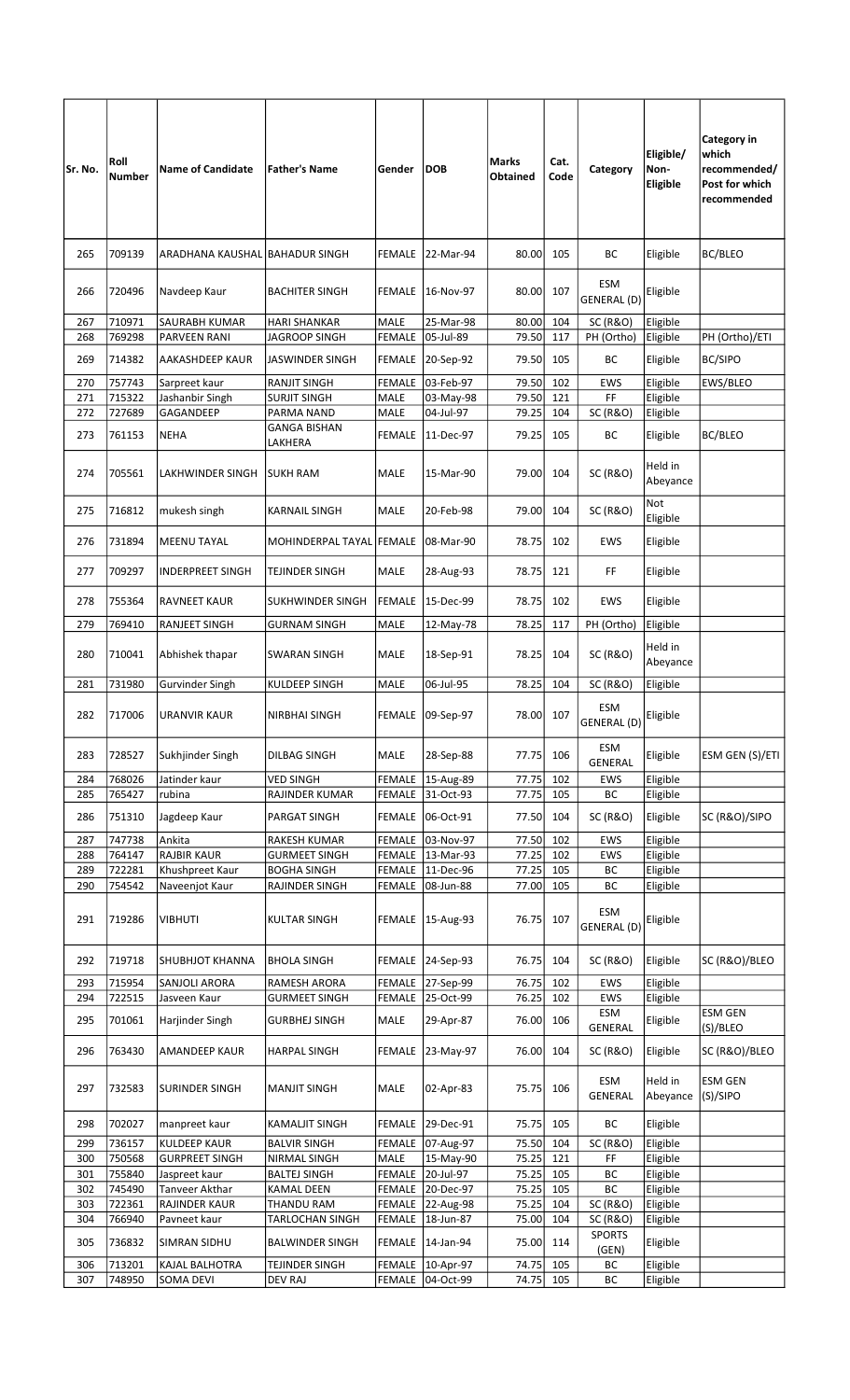| lSr. No.   | Roll<br><b>Number</b> | <b>Name of Candidate</b>                   | <b>Father's Name</b>                     | Gender        | <b>DOB</b>             | Marks<br><b>Obtained</b> | Cat.<br>Code | Category                          | Eligible/<br>Non-<br>Eligible   | <b>Category in</b><br>which<br>recommended/<br>Post for which<br>recommended |
|------------|-----------------------|--------------------------------------------|------------------------------------------|---------------|------------------------|--------------------------|--------------|-----------------------------------|---------------------------------|------------------------------------------------------------------------------|
| 308        | 745640                | Jagmeet Singh                              | <b>SADHA SINGH</b>                       | <b>MALE</b>   | 21-Feb-88              | 74.50                    | 121          | FF                                | Eligible                        |                                                                              |
| 309        | 733873                | KAJAL KAMBOJ                               | <b>ROOP LAL</b>                          | <b>FEMALE</b> | 10-Aug-94              | 74.50                    | 105          | BC                                | Eligible                        |                                                                              |
| 310        | 765753                | RAJINDER SINGH                             | <b>PARGAT SINGH</b>                      | MALE          | 17-Dec-95              | 74.50                    | 103          | <b>SC (M&amp;B)</b>               | Eligible                        | SC (M&B)/ETI                                                                 |
| 311        | 745518                | HARMANPREET KAUR IQBAL SINGH               |                                          | <b>FEMALE</b> | 17-Sep-98              | 74.50                    | 105          | BC                                | Eligible                        |                                                                              |
| 312        | 749455                | <b>BHAWNA ATTRI</b>                        | <b>SURESH PAL</b>                        | <b>FEMALE</b> | 01-Feb-98              | 74.25                    | 104          | <b>SC (R&amp;O)</b>               | Eligible                        |                                                                              |
| 313        | 750380                | <b>PARAMJIT KAUR</b>                       | <b>GURJIT SINGH</b>                      | <b>FEMALE</b> | 13-Apr-90              | 74.00                    | 107          | ESM<br>GENERAL (D) Abeyance       | Held in                         |                                                                              |
| 314        | 715726                | <b>Gurpreet Singh</b>                      | <b>BALBIR SINGH</b>                      | MALE          | 29-Aug-90              | 74.00                    | 121          | FF                                | Elgible                         |                                                                              |
| 315        | 705588                | prabhjit kaur                              | <b>BALWINDER SINGH</b>                   | <b>FEMALE</b> | 20-Jan-94              | 74.00                    | 103          | SC (M&B)                          | Eligible                        | SC (M&B)/SIPO                                                                |
| 316        | 766145                | <b>ARSHDEEP SINGH</b>                      | <b>SUKHA SINGH</b>                       | MALE          | 08-Jan-98              | 74.00                    | 114          | <b>SPORTS</b>                     | Eligible                        |                                                                              |
|            |                       | <b>VIRK</b>                                |                                          |               |                        |                          |              | (GEN)                             |                                 |                                                                              |
| 317        | 764956                | Dilpreet Kaur                              | <b>SAWAN PAL</b>                         | <b>FEMALE</b> | 09-Oct-99              | 74.00                    | 104          | <b>SC (R&amp;O)</b>               | Eligible                        |                                                                              |
| 318        | 729737                | Sahil Goyal                                | <b>BHIM CHAND</b>                        | MALE          | 31-Jan-97              | 73.75                    | 114          | <b>SPORTS</b><br>(GEN)            | Eligible                        | Sports<br>(Gen)/SIPO                                                         |
| 319        | 753739                | <b>MANPREET KAUR</b>                       | <b>JAGGA SINGH</b>                       | <b>FEMALE</b> | 21-Oct-97              | 73.75                    | 103          | SC (M&B)                          | Eligible                        | SC (M&B)/BLEO                                                                |
| 320        | 736601                | Neelam rani                                | <b>BALBIR SINGH</b>                      | <b>FEMALE</b> | 05-Sep-98              | 73.75                    | 104          | <b>SC (R&amp;O)</b>               | Eligible                        |                                                                              |
| 321        | 700128                | <b>SHIV KUMAR</b>                          | <b>OM PARKASH</b>                        | MALE          | 07-Nov-82              | 73.50                    | 112          | ESM BC                            | Eligible                        | ESM BC (S)/BLEO                                                              |
| 322        | 732398                | <b>PARVEEN KAUR</b>                        | <b>BOOTA SINGH</b>                       | <b>FEMALE</b> | 15-May-95              | 73.50                    | 104          | <b>SC (R&amp;O)</b>               | Eligible                        |                                                                              |
| 323        | 746841                | <b>Bhavna Sangral</b>                      | <b>KULDIP SANGRAL</b>                    | <b>FEMALE</b> | 28-Jan-95              | 73.50                    | 104          | <b>SC (R&amp;O)</b>               | Eligible                        |                                                                              |
| 324        | 769327                | Karanvir Singh                             | <b>BHUPINDER SINGH</b>                   | MALE          | 20-May-92              | 73.25                    | 118          | PH (VI)                           | Eligible<br>for ETI             | PH (VI)/ETI                                                                  |
| 325        | 748652                | harmanpreet singh                          | <b>NAZAR SINGH</b>                       | MALE          | 31-Aug-92              | 73.25                    | 103          | <b>SC (M&amp;B)</b>               | Eligible                        | SC (M&B)/SIPO                                                                |
| 326        | 709330                | <b>GURPREET SINGH</b>                      | <b>SWARAN SINGH</b>                      | MALE          | 19-Dec-95              | 73.25                    | 103          | SC (M&B)                          | Eligible                        | SC (M&B)/BLEO                                                                |
| 327        | 712602                | SIMRANJIT KAUR                             | <b>MAJOR SINGH</b>                       | FEMALE        | 16-Jan-92              | 72.75                    | 103          | SC (M&B)                          | Eligible                        | SC (M&B)/BLEO                                                                |
| 328        | 752917                | Keema Lal                                  | <b>MOHAN LAL</b>                         | MALE          | 17-Jun-91              | 72.50                    | 103          | <b>SC (M&amp;B)</b>               | Eligible                        | SC (M&B)/SIPO                                                                |
| 329        | 710438                | <b>VIKRAM BIR SINGH</b><br>Sahota          | <b>NARINDER SINGH</b>                    | MALE          | 22-Jan-97              | 72.25                    | 103          | <b>SC (M&amp;B)</b>               | Eligible                        | SC (M&B)/BLEO                                                                |
| 330        | 719397                | <b>JASPAL SINGH</b>                        | <b>BASANT SINGH</b>                      | MALE          | 25-Oct-95              | 72.00                    | 103          | <b>SC (M&amp;B)</b>               | Eligible                        | SC (M&B)/SIPO                                                                |
| 331        | 750094                | PARAMVEER SINGH                            | <b>MOHINDER SINGH</b>                    | MALE          | 11-Apr-91              | 71.75                    | 114          | <b>SPORTS</b><br>(GEN)            | Eligible                        |                                                                              |
| 332        | 730219                | <b>KULWINDER KAUR</b>                      | <b>MAHINDER SINGH</b>                    | FEMALE        | 04-May-96              | 71.75                    | 104          | <b>SC (R&amp;O)</b>               | Eligible                        |                                                                              |
| 333        | 737440                | Pushpinder Singh                           | <b>BASSA SINGH</b>                       | MALE          | 20-Nov-96              | 71.75                    | 103          | SC (M&B)                          | Eligible                        | SC (M&B)/SIPO                                                                |
| 334        | 727934                | SHUBHDEEP SINGH                            | <b>BALWINDER SINGH</b>                   | MALE          | 28-Sep-96              | 71.50                    | 103          | <b>SC (M&amp;B)</b>               | Eligible                        | SC (M&B)/BLEO                                                                |
| 335        | 763710                | <b>SUKHWINDER SINGH</b>                    | <b>CHANAN SINGH</b>                      | MALE          | 30-Jul-97              | 71.25                    | 103          | SC (M&B)                          | Eligible                        |                                                                              |
| 336        | 753642                | SHUBHAM BANSAL                             | MOHAN LAL BANSAL                         | MALE          | 30-Mar-99              | 71.25                    | 114          | <b>SPORTS</b><br>(GEN)            | Eligible                        |                                                                              |
| 337        | 744455                | <b>GURVINDER SINGH</b>                     | <b>BALVEER SINGH</b>                     | MALE          | 29-Apr-94              | 70.75                    | 103          | <b>SC (M&amp;B)</b>               | Eligible                        |                                                                              |
| 338        | 767202                | <b>BHUPINDER SINGH</b>                     | <b>KARAMJIT SINGH</b>                    | MALE          | 13-Jun-96              | 70.75                    | 103          | <b>SC (M&amp;B)</b>               | Eligible                        |                                                                              |
| 339<br>340 | 724726<br>705091      | <b>KULVIR SINGH</b><br><b>BIRPAL SINGH</b> | <b>NAZAR SINGH</b><br><b>MOHAN SINGH</b> | MALE<br>MALE  | 03-Mar-99<br>29-Jul-83 | 70.75<br>70.50           | 103<br>106   | SC (M&B)<br>ESM<br><b>GENERAL</b> | Eligible<br>Held in<br>Abeyance | ESM GEN (S)/ETI                                                              |
| 341        | 730207                | <b>ASHISH DHINGAN</b>                      | SURAJ DHINGAN                            | MALE          | 02-Feb-92              | 70.50                    | 103          | <b>SC (M&amp;B)</b>               | Held in<br>Abeyance             |                                                                              |
| 342        | 722094                | YADVINDER SINGH                            | <b>MALOOK SINGH</b>                      | MALE          | 06-Sep-82              | 70.25                    | 106          | ESM<br>GENERAL                    | Held in<br>Abeyance             | ESM GEN (S)/ETI                                                              |
| 343        | 741182                | <b>AKASHPREET SINGH</b>                    | TAJINDER SINGH                           | MALE          | 20-Dec-99              | 70.00                    | 103          | <b>SC (M&amp;B)</b>               | Eligible                        |                                                                              |
| 344        | 704861                | jugraj singh                               | LAKHBIR SINGH                            | MALE          | 15-May-92              | 69.75                    | 103          | <b>SC (M&amp;B)</b>               | Eligible                        |                                                                              |
| 345        | 767891                | JOBAN VIRK                                 | <b>SUKHDEV SINGH</b>                     | MALE          | 13-Jan-95              | 69.75                    | 114          | <b>SPORTS</b><br>(GEN)            | Eligible                        |                                                                              |
| 346        | 769794                | Karthik Mattu                              | PARVEEN KUMAR<br><b>MATTU</b>            | MALE          | 09-Apr-92              | 69.50                    | 103          | SC (M&B)                          | Held in<br>Abeyance             |                                                                              |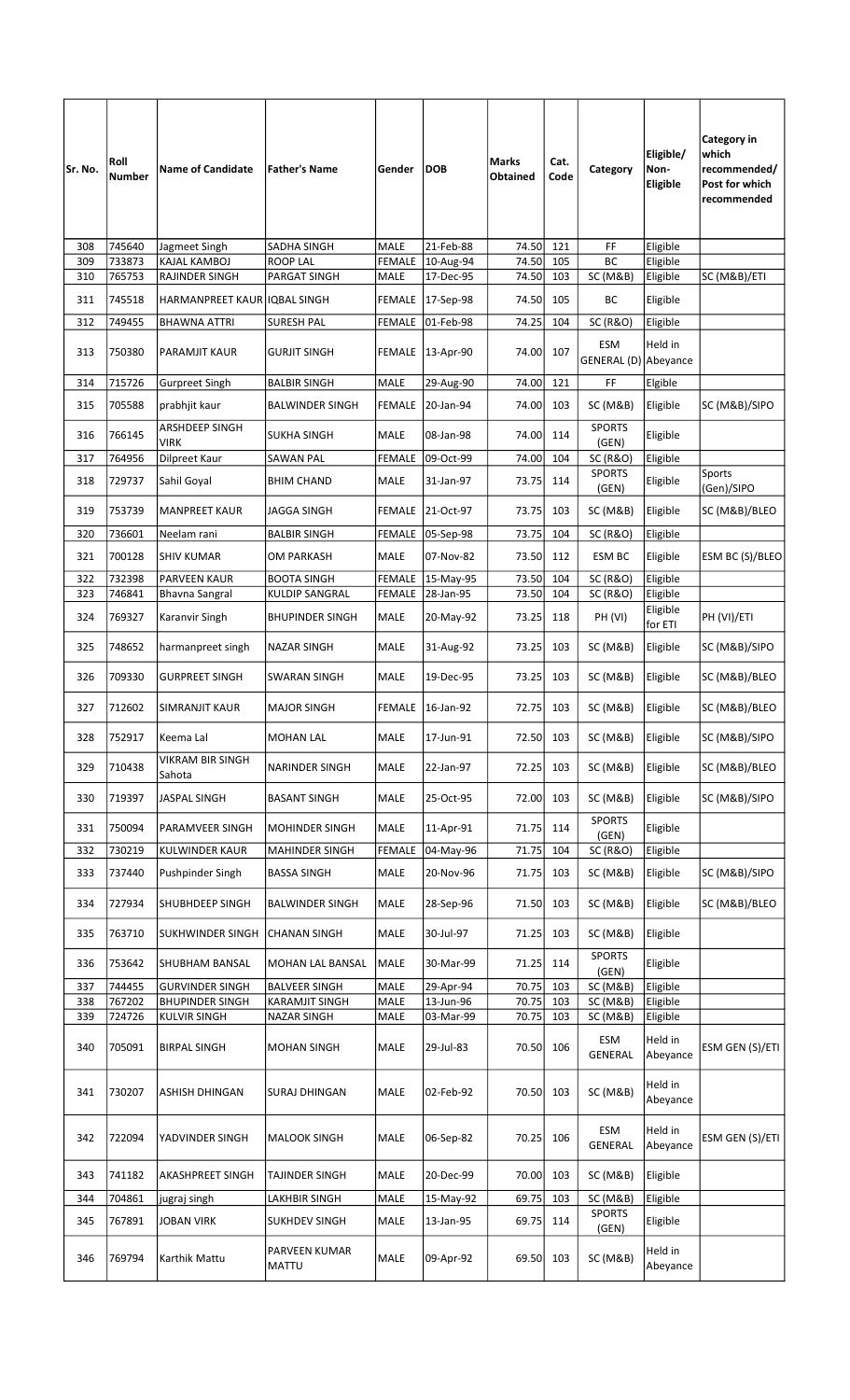| lSr. No.   | Roll<br>Number   | <b>Name of Candidate</b>                | <b>Father's Name</b>                   | Gender        | <b>DOB</b>             | Marks<br><b>Obtained</b> | Cat.<br>Code | Category                                      | Eligible/<br>Non-<br>Eligible                | Category in<br>which<br>recommended/<br>Post for which<br>recommended |
|------------|------------------|-----------------------------------------|----------------------------------------|---------------|------------------------|--------------------------|--------------|-----------------------------------------------|----------------------------------------------|-----------------------------------------------------------------------|
| 347        | 753359           | <b>MANKEERAT KAUR</b>                   | PARGAT SINGH                           | FEMALE        | 18-Jul-92              | 69.50                    | 107          | <b>ESM</b><br>GENERAL (D) Abeyance            | Held in                                      |                                                                       |
| 348        | 734651           | RAVINDER SINGH                          | <b>MALKEET SINGH</b>                   | <b>MALE</b>   | 08-Feb-96              | 69.50                    | 103          | <b>SC (M&amp;B)</b>                           | Eligible                                     |                                                                       |
| 349        | 713285           | <b>GURPAL SINGH</b>                     | RAMINDERPAL SINGH   MALE               |               | 27-Mar-96              | 69.50                    | 103          | <b>SC (M&amp;B)</b>                           | Eligible                                     |                                                                       |
| 350        | 718551           | <b>MAHESHWAR GHAI</b>                   | ROOP CHAND GHAI                        | MALE          | 07-Jan-99              | 69.50                    | 103          | <b>SC (M&amp;B)</b>                           | Eligible                                     |                                                                       |
| 351        | 760488           | Ena Arora                               | <b>ANIL ARORA</b>                      | <b>FEMALE</b> | 24-Oct-97              | 69.25                    | 114          | <b>SPORTS</b><br>(GEN)<br><b>SPORTS</b>       | Eligible                                     | Sports(Gen)/ ETI                                                      |
| 352        | 712747           | <b>RAVJEET SINGH</b>                    | <b>BALWINDER SINGH</b>                 | MALE          | 01-Dec-96              | 69.00                    | 114          | (GEN)                                         | Eligible                                     |                                                                       |
| 353        | 763388           | Lovepreet singh                         | <b>HARPREET SINGH</b>                  | MALE          | 13-Jan-98              | 68.75                    | 103          | <b>SC (M&amp;B)</b>                           | Eligible                                     |                                                                       |
| 354        | 705989           | Navdeep Singh                           | SARDOOL SINGH                          | MALE          | 01-Apr-88              | 68.25                    | 106          | ESM<br><b>GENERAL</b>                         | Eligible                                     | ESM GEN (S)/ETI                                                       |
| 355        | 769510           | Mohit Goyal                             | <b>MANOJ KUMAR</b>                     | MALE          | 06-Jun-95              | 68.25                    | 118          | PH (VI)                                       | Eligible                                     | PH (VI)/ETI                                                           |
| 356        | 707409           | Gurbir Singh                            | <b>HARBANS SINGH</b>                   | MALE          | 08-Sep-91              | 68.00                    | 103          | SC (M&B)                                      | Held in<br>Abeyance                          |                                                                       |
| 357<br>358 | 761518<br>737408 | <b>SUKHCHAIN SINGH</b><br>SHALLU        | <b>JASWINDER SINGH</b>                 | MALE          | 22-Jan-92<br>21-May-94 | 68.00<br>68.00           | 103<br>103   | <b>SC (M&amp;B)</b><br><b>SC (M&amp;B)</b>    | Eligible                                     |                                                                       |
| 359        | 704294           |                                         | <b>PREM NATH</b>                       | <b>FEMALE</b> |                        | 67.75                    | 106          | ESM                                           | Eligible                                     | SC (M&B)/ETI<br><b>ESM</b>                                            |
| 360        | 709638           | gurvinder singh<br><b>KULMEET SINGH</b> | <b>SURJIT SINGH</b><br>SALWINDER SINGH | MALE<br>MALE  | 25-Jun-87<br>24-Dec-87 | 67.75                    | 106          | <b>GENERAL</b><br>ESM                         | Eligible<br>Eligible                         | GEN(S)/BLEO<br>ESM                                                    |
| 361        | 729691           | <b>BHUPINDERJIT</b>                     | <b>SOM NATH</b>                        | <b>FEMALE</b> | 02-Jun-99              | 67.75                    | 103          | <b>GENERAL</b>                                |                                              | GEN(S)/BLEO<br>SC (M&B)/ETI                                           |
| 362        | 703335           | VIKRANT SEHGAL                          | <b>SURINDER MOHAN</b><br>SEHGAL        | MALE          | 24-Jul-84              | 67.50                    | 106          | <b>SC (M&amp;B)</b><br>ESM<br><b>GENERAL</b>  | Eligible<br>Eligible                         |                                                                       |
| 363        | 758932           | <b>BALJIT SINGH</b>                     | <b>KARNAIL SINGH</b>                   | MALE          | 18-Oct-86              | 67.50                    | 106          | ESM<br><b>GENERAL</b>                         | Eligible                                     |                                                                       |
| 364        | 723428           | <b>SUKHWINDER SINGH</b>                 | <b>BHAGWAN SINGH</b>                   | MALE          | 08-Dec-82              | 67.00                    | 106          | ESM                                           | Eligible                                     |                                                                       |
| 365        | 752603           | Ramvilas Bagri                          | SATPAL BAGRI                           | MALE          | 07-May-93              | 66.75                    | 103          | <b>GENERAL</b><br><b>SC (M&amp;B)</b>         | Held in<br>Abeyance                          |                                                                       |
| 366        | 701673           | Rajinder Singh                          | <b>LAKHBIR SINGH</b>                   | MALE          | 04-Dec-73              | 66.50                    | 106          | ESM<br><b>GENERAL</b>                         | Eligible                                     |                                                                       |
| 367        | 717046           | <b>SWARNJEET KAUR</b>                   | <b>MITHU SINGH</b>                     | <b>FEMALE</b> | 13-Jan-91              | 66.50                    | 107          | ESM<br>GENERAL (D) Abeyance                   | Held in                                      |                                                                       |
| 368        | 741921           | <b>MANVEER SINGH</b>                    | <b>BHUPINDER SINGH</b>                 | MALE          | 17-Nov-96              | 66.50                    | 103          | <b>SC (M&amp;B)</b>                           | Eligible                                     |                                                                       |
| 369<br>370 | 759273<br>721468 | <b>KRISHAN KUMAR</b><br>Lovepreet Singh | <b>ARUN KUMAR</b><br>SARABJEET SINGH   | MALE<br>MALE  | 15-Aug-98<br>01-Jul-01 | 66.50<br>66.50           | 114<br>103   | <b>SPORTS</b><br>(GEN)<br><b>SC (M&amp;B)</b> | Eligible<br>Eligible                         |                                                                       |
| 371        | 747140           | <b>HARPREET SINGH</b>                   | <b>BALWANT SINGH</b>                   | MALE          | 25-Apr-86              | 66.25                    | 112          | ESM BC                                        | Eligible                                     | ESM BC (S)/ETI                                                        |
| 372        | 717155           | <b>HARDEEP SINGH</b>                    | <b>DEVINDER SINGH</b>                  | MALE          | 28-Jan-83              | 66.00                    | 112          | ESM BC                                        | Held in<br>Abeyance                          | ESM BC (S)/ETI                                                        |
| 373        | 711265           | SHAMSHER SINGH                          | <b>JASBIR SINGH</b>                    | MALE          | 03-Oct-85              | 66.00                    | 106          | ESM<br>GENERAL                                | Held in<br>Abeyance                          |                                                                       |
| 374        | 726729           | <b>MANJINDER KAUR</b>                   | SATPAL SINGH                           | FEMALE        | 18-Oct-90              | 66.00                    | 103          | SC (M&B)                                      | Eligible                                     | SC (M&B)/SIPO                                                         |
| 375        | 760012           | Kuldeep Singh                           | <b>KARTIK SINGH</b>                    | MALE          | 15-Oct-90              | 65.75                    | 114          | <b>SPORTS</b><br>(GEN)                        | Held in<br>Abeyance                          |                                                                       |
| 376        | 742356           | <b>RAMANDEEP KAUR</b>                   | <b>RESHAM SINGH</b>                    | FEMALE        | 05-Jun-91              | 65.75                    | 103          | SC (M&B)                                      | Eligible                                     | SC (M&B)/BLEO                                                         |
| 377        | 758926           | <b>RIMPI RANI</b>                       | <b>MOHAN LAL</b>                       | <b>FEMALE</b> | 12-Dec-79              | 65.50                    | 121          | FF                                            | Eligible                                     | FF/ETI                                                                |
| 378        | 769496           | JASPREET KAUR                           | <b>HARJAP SINGH</b>                    | FEMALE        | 01-Jul-97              | 65.25                    | 117          | PH (Ortho)                                    | Eligible                                     | PH (Ortho)/SIPO                                                       |
| 379        | 712680           | <b>GURMEET SINGH</b><br>LATTHA          | <b>SWARAN SINGH</b>                    | MALE          | 22-Jul-86              | 64.75                    | 106          | ESM<br><b>GENERAL</b>                         | Eligible<br>only for<br>SIPO/<br><b>BLEO</b> |                                                                       |
| 380        | 769401           | <b>GURPREET KAUR</b>                    | HARCHARANJIT<br><b>SINGH</b>           | <b>FEMALE</b> | 20-Oct-91              | 64.75                    | 117          | PH (Ortho)                                    | Eligible                                     | PH (Ortho)/BLEO                                                       |
| 381        | 762471           | Garima                                  | SUKHJIWAN LAL                          | <b>FEMALE</b> | 16-Feb-99              | 64.75                    | 114          | <b>SPORTS</b><br>(GEN)                        | Eligible                                     |                                                                       |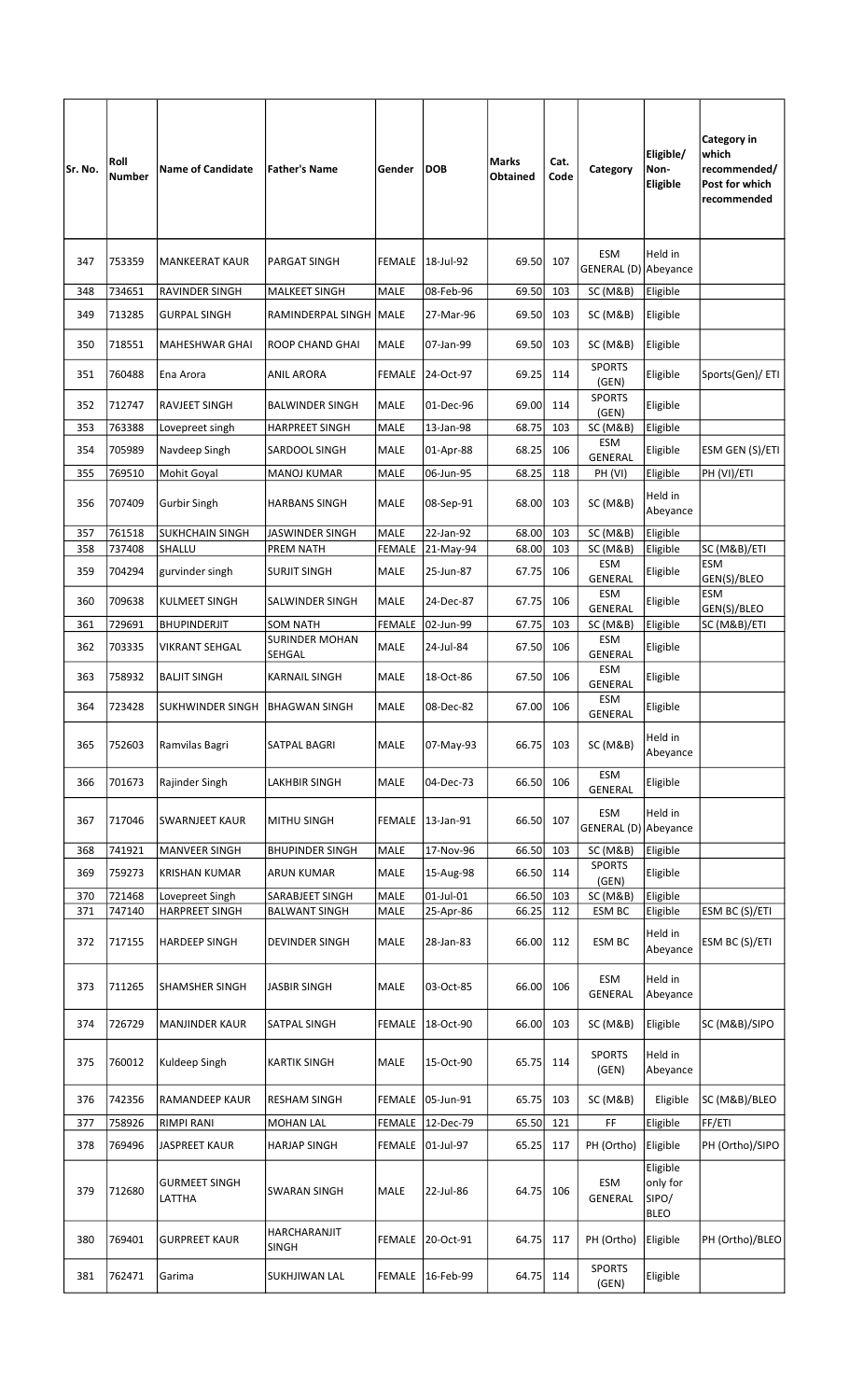| Sr. No.    | Roll<br>Number   | <b>Name of Candidate</b>          | <b>Father's Name</b>                   | Gender         | <b>DOB</b>             | <b>Marks</b><br><b>Obtained</b> | Cat.<br>Code | Category                       | Eligible/<br>Non-<br>Eligible | <b>Category in</b><br>which<br>recommended/<br>Post for which<br>recommended |
|------------|------------------|-----------------------------------|----------------------------------------|----------------|------------------------|---------------------------------|--------------|--------------------------------|-------------------------------|------------------------------------------------------------------------------|
| 382        | 755621           | Amandeep Kaur                     | <b>RAGHBIR SINGH</b>                   | FEMALE         | 31-Aug-94              | 64.50                           | 121          | FF                             | Eligible                      | FF/BLEO                                                                      |
| 383        | 769112           | Arshdeep kaur                     | <b>HARWINDER SINGH</b>                 | FEMALE         | 12-Oct-94              | 64.50                           | 117          | PH (Ortho)                     | Eligible                      |                                                                              |
| 384        | 752663           | Akashdeep Singh<br><b>Bhatia</b>  | RAMANJIT SINGH<br><b>BHATIA</b>        | MALE           | 30-Aug-98              | 64.50                           | 114          | <b>SPORTS</b><br>(GEN)         | Held in<br>Abeyance           |                                                                              |
| 385        | 737784           | <b>MANJIT SINGH</b>               | <b>GURMEL SINGH</b>                    | MALE           | 20-May-82              | 64.00                           | 106          | <b>ESM</b><br>GENERAL          | Eligible                      |                                                                              |
| 386        | 715191           | SAKATAR SINGH                     | <b>SUBEG SINGH</b>                     | MALE           | 05-Mar-84              | 64.00                           | 106          | ESM<br>GENERAL                 | Eligible<br>only for<br>ETI   |                                                                              |
| 387        | 732311           | <b>SUMEET PAL KAUR</b>            | <b>GURCHARAN SINGH</b>                 | FEMALE         | 20-Apr-93              | 64.00                           | 115          | <b>SPORTS</b><br>(SC(M&B)      | Eligible                      | Sports<br>(SC(M&B))/ETI                                                      |
| 388        | 769450           | Arshdeep kaur                     | <b>GURBIR SINGH</b>                    | <b>FEMALE</b>  | 12-Aug-96              | 64.00                           | 117          | PH (Ortho)                     | Eligible                      |                                                                              |
| 389        | 727933           | SACHIN KUMAR<br>SHARMA            | <b>JANAK RAJ</b>                       | MALE           | 29-Aug-76              | 63.75                           | 106          | <b>ESM</b><br>GENERAL          | Held in<br>Abeyance           |                                                                              |
| 390        | 758416           | DHARMINDER SINGH                  | NIRMAL SINGH                           | <b>MALE</b>    | 18-Jul-82              | 63.75                           | 106          | ESM<br><b>GENERAL</b>          | Held in<br>Abeyance           |                                                                              |
| 391        | 715635           | <b>HARPREET SINGH</b>             | <b>BHARBHUR SINGH</b>                  | MALE           | 03-Aug-87              | 63.75                           | 106          | ESM<br><b>GENERAL</b>          | Eligible                      |                                                                              |
| 392        | 762520           | Harnimrat Singh<br><b>Bhinder</b> | <b>HARBANS SINGH</b><br><b>BHINDER</b> | MALE           | 07-Oct-96              | 63.75                           | 114          | <b>SPORTS</b><br>(GEN)         | Eligible                      |                                                                              |
| 393        | 725608           | Rupinder Singh                    | RAVINDER SINGH                         | MALE           | 03-Jan-98              | 63.75                           | 114          | <b>SPORTS</b><br>(GEN)         | Eligible                      |                                                                              |
| 394        | 763202           | NIRVAIR SINGH                     | JOGINDER SINGH                         | MALE           | 13-Feb-83              | 63.25                           | 106          | ESM<br>GENERAL                 | Held in<br>Abeyance           |                                                                              |
| 395        | 730629           | JASPINDER SINGH                   | <b>TARSEM SINGH</b>                    | MALE           | 09-Sep-95              | 63.25                           | 114          | <b>SPORTS</b><br>(GEN)         | Eligible                      |                                                                              |
| 396        | 719755           | <b>MANPREET SINGH</b>             | <b>HARBANS SINGH</b>                   | MALE           | 15-Aug-83              | 63.00                           | 106          | ESM<br><b>GENERAL</b>          | Eligible                      |                                                                              |
| 397        | 738588           | Tarsem singh                      | <b>KARM SINGH</b>                      | MALE           | 21-Jan-85              | 63.00                           | 106          | ESM<br><b>GENERAL</b>          | Eligible                      |                                                                              |
| 398        | 700255           | igbal singh                       | <b>JARNAIL SINGH</b>                   | MALE           | 02-Aug-88              | 63.00                           | 106          | ESM<br><b>GENERAL</b>          | Eligible                      |                                                                              |
| 399        | 721257           | <b>DIVRAJ SINGH</b>               | <b>GURINDER SINGH</b>                  | MALE           | 01-Nov-98              | 63.00                           | 114          | <b>SPORTS</b><br>(GEN)         | Eligible                      |                                                                              |
| 400        | 755616           | <b>JASVIR SINGH</b>               | <b>JEVAN SINGH</b>                     | MALE           | 18-Mar-80              | 62.75                           | 110          | ESM SC<br>(R&O)                | Eligible                      | ESM SC (R&O)<br>(S)/ETI                                                      |
| 401<br>402 | 715439<br>769470 | NITASHA<br>PRATEEK GUPTA          | RAJINDER KUMAR<br><b>KAMAL GUPTA</b>   | FEMALE<br>MALE | 10-Jan-94<br>19-Jan-96 | 62.75<br>62.75                  | 103<br>118   | <b>SC (M&amp;B)</b><br>PH (VI) | Eligible<br>Eligible          |                                                                              |
| 403        | 739583           | RANJANA                           | <b>SURINDER KUMAR</b>                  | <b>FEMALE</b>  | 01-Jul-96              | 62.75                           | 114          | <b>SPORTS</b><br>(GEN)         | Eligible                      |                                                                              |
| 404        | 725248           | <b>MOHINDER SINGH</b>             | SUKHDEV SINGH                          | MALE           | 18-Aug-78              | 62.50                           | 106          | ESM<br><b>GENERAL</b>          | Held in<br>Abeyance           |                                                                              |
| 405        | 710607           | SARABJIT SINGH                    | <b>JASWANT SINGH</b>                   | MALE           | 18-Dec-79              | 62.50                           | 106          | ESM<br><b>GENERAL</b>          | Eligible                      |                                                                              |
| 406        | 710921           | Gursahib Singh                    | <b>JASWINDER SINGH</b>                 | MALE           | 08-Apr-89              | 62.50                           | 106          | ESM<br><b>GENERAL</b>          | Held in<br>Abeyance           |                                                                              |
| 407        | 700715           | Priya Sharma                      | <b>PARMOD KUMAR</b><br>SHARMA          | <b>FEMALE</b>  | 01-Jan-94              | 62.50                           | 107          | ESM<br>GENERAL (D)             | Eligible                      |                                                                              |
| 408        | 719893           | Anupreet Kaur                     | SARDOOL SINGH                          | <b>FEMALE</b>  | 20-Jun-90              | 62.25                           | 103          | SC (M&B)                       | Held in<br>Abeyance           |                                                                              |
| 409        | 769199           | Jaswinder Kaur                    | <b>ATMA SINGH</b>                      | <b>FEMALE</b>  | 15-Mar-91              | 62.25                           | 117          | PH (Ortho)                     | Eligible                      |                                                                              |
| 410        | 717202           | Pardeep Singh                     | <b>MADAN SINGH</b>                     | MALE           | 06-Jan-96              | 62.25                           | 116          | <b>SPORTS (SC</b><br>(R&O)     | Eligible                      |                                                                              |
| 411        | 732012           | <b>GURPREET SINGH</b>             | <b>HARBANS SINGH</b>                   | MALE           | 11-Feb-88              | 62.00                           | 110          | ESM SC<br>(R&O)                | Eligible                      | ESM SC (R&O)<br>(S)/ETI                                                      |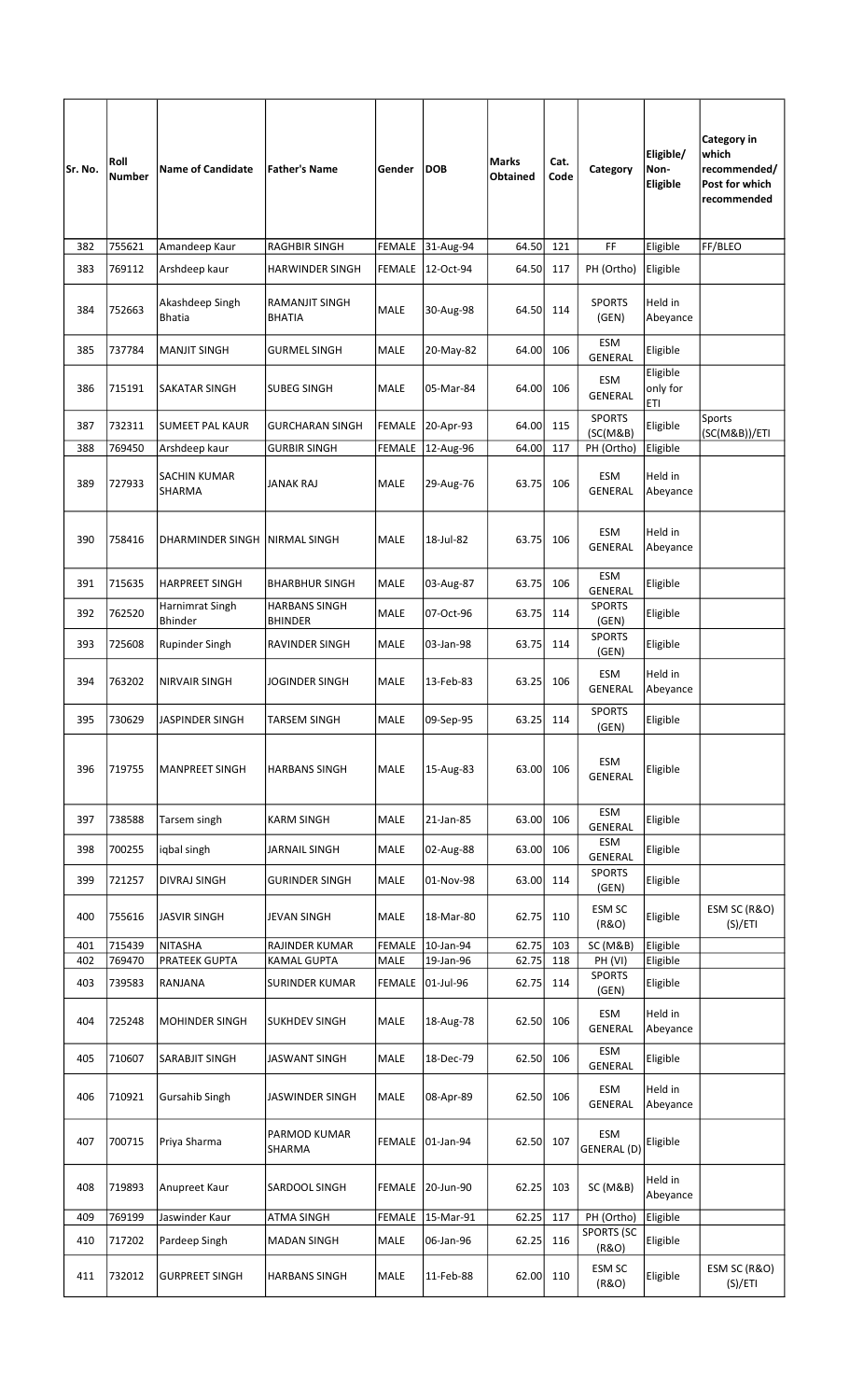| Sr. No.    | Roll<br>Number   | <b>Name of Candidate</b>              | <b>Father's Name</b>                           | Gender                  | <b>DOB</b>             | Marks<br>Obtained | Cat.<br>Code | Category                        | Eligible/<br>Non-<br>Eligible | Category in<br>which<br>recommended/<br>Post for which<br>recommended |
|------------|------------------|---------------------------------------|------------------------------------------------|-------------------------|------------------------|-------------------|--------------|---------------------------------|-------------------------------|-----------------------------------------------------------------------|
| 412        | 734337           | sanmeet kaur                          | <b>NAZAR SINGH</b>                             | FEMALE                  | 27-Aug-93              | 62.00             | 103          | <b>SC (M&amp;B)</b>             | Eligible                      |                                                                       |
| 413        | 722337           | GURJINDER SINGH                       | <b>MAGHR SINGH</b>                             | <b>MALE</b>             | 25-Mar-81              | 61.75             | 110          | ESM SC<br>(R&O)                 | Eligible                      | ESM SC (R&O)<br>(S)/SIPO                                              |
| 414        | 749578           | KAMALJEET KAUR                        | DARSHAN SINGH                                  | FEMALE                  | 11-Apr-94              | 61.50             | 103          | <b>SC (M&amp;B)</b>             | Held in<br>Abeyance           |                                                                       |
| 415        | 766249           | ARSHDEEP SINGH                        | DARSHAN SINGH                                  | MALE                    | 01-Aug-97              | 61.50             | 114          | <b>SPORTS</b><br>(GEN)          | Eligible                      |                                                                       |
| 416        | 723829           | yadwinder singh                       | <b>RAMANDEEP SINGH</b>                         | MALE                    | 26-Jul-00              | 61.50             | 114          | <b>SPORTS</b><br>(GEN)          | Eligible                      |                                                                       |
| 417        | 731042           | <b>NAVDEEP KAUR</b>                   | DALJIT SINGH                                   | FEMALE                  | 04-Mar-87              | 61.25             | 103          | <b>SC (M&amp;B)</b>             | Eligible                      |                                                                       |
| 418        | 760172           | PRIYANKA                              | <b>MANDEEP SINGH</b>                           | FEMALE                  | 31-Jul-93              | 61.25             | 107          | ESM<br>GENERAL (D)              | Eligible                      |                                                                       |
| 419        | 765103           | Kuldeep Chand                         | <b>KASHMIR CHAND</b>                           | MALE                    | 09-Nov-86              | 61.00             | 110          | ESM SC<br>(R&O)                 | Eligible                      | ESM SC (R&O)<br>(S)/BLEO                                              |
| 420        | 713626           | <b>NARINDER KUMAR</b>                 | DINESH KUMAR                                   | MALE                    | 23-Sep-93              | 61.00             | 114          | <b>SPORTS</b><br>(GEN)          | Eligible                      |                                                                       |
| 421        | 707261           | Jaskaran thapar                       | RAMAN KUMAR                                    | MALE                    | 13-Mar-99              | 61.00             | 115          | <b>SPORTS</b><br>(SC(M&B)       | Eligible                      |                                                                       |
| 422        | 758610           | <b>RAMINDER KAUR</b>                  | <b>NAND SINGH</b>                              | FEMALE                  | 17-Mar-96              | 60.75             | 103          | <b>SC (M&amp;B)</b>             | Eligible                      |                                                                       |
| 423        | 755505           | <b>MANPREET KAUR</b>                  | <b>KULWANT SINGH</b>                           | FEMALE                  | 07-Nov-96              | 60.75             | 121          | FF                              | Eligible                      |                                                                       |
| 424        | 709478           | <b>ISHA</b>                           | <b>ANIL KUMAR</b>                              | <b>FEMALE</b>           | 08-Sep-94              | 60.50             | 103          | <b>SC (M&amp;B)</b>             | Eligible                      |                                                                       |
| 425<br>426 | 755853<br>729120 | Navjot Arora<br>GAGANDEEP SINGLA      | RAJ KUMAR<br><b>SHIV KUMAR</b>                 | FEMALE<br>MALE          | 08-Aug-99<br>23-Jul-86 | 60.50<br>60.25    | 121<br>114   | FF<br><b>SPORTS</b>             | Eligible<br>Eligible          |                                                                       |
| 427        | 728079           | <b>HARKIRAT SINGH</b>                 | <b>BALJIT SINGH</b>                            | <b>MALE</b>             | 21-Jan-96              | 60.25             | 114          | (GEN)<br><b>SPORTS</b>          | Eligible                      |                                                                       |
|            |                  | <b>JATTANA</b>                        | JATTANA<br><b>SUKHRAJ SINGH</b>                |                         |                        |                   |              | (GEN)<br><b>SPORTS</b>          |                               |                                                                       |
| 428        | 742131           | JAIPAL SINGH MAAN                     | <b>MAAN</b>                                    | MALE                    | 20-Oct-97              | 60.25             | 114          | (GEN)                           | Eligible<br>Eligible          |                                                                       |
| 429        | 751633           | <b>HARJIT SINGH</b>                   | <b>BHOLA SINGH</b>                             | MALE                    | 15-Jan-81              | 60.00             | 112          | ESM BC                          | for ETI                       | ESM BC (S)/ETI                                                        |
| 430        | 714329           | Nitin Kumar                           | PARSHOTAM LAL                                  | MALE                    | 17-Mar-86              | 60.00             | 112          | ESM BC                          | Eligible                      | ESM BC (S)/BLEO                                                       |
| 431        | 732556           | <b>MANJOT KAUR</b>                    | KULDEEP SINGH                                  | <b>FEMALE</b>           | 11-Apr-93              | 59.75             | 121          | $\mathsf{FF}% _{0}$             | Eligible                      |                                                                       |
| 432        | 700110           | Tushar Kohli                          | RAJINDER KOHLI                                 | MALE                    | 19-Sep-93              | 59.75             | 118          | PH (VI)                         | Eligible                      |                                                                       |
| 433        | 720605           | Raveena vaid                          | NIRMAL SINGH                                   | <b>FEMALE</b>           | 07-Jul-94              | 59.75             | 103          | <b>SC (M&amp;B)</b>             | Eligible                      |                                                                       |
| 434<br>435 | 728433<br>754165 | <b>MANPREET KAUR</b><br>Harpreet Kaur | <b>GURJANT SINGH</b><br><b>BALJINDER SINGH</b> | <b>FEMALE</b><br>FEMALE | 05-Nov-95<br>19-Mar-96 | 59.75<br>59.75    | 103<br>103   | SC (M&B)<br><b>SC (M&amp;B)</b> | Eligible<br>Eligible          |                                                                       |
| 436        | 739344           | <b>JASWANT KAUR</b>                   | <b>BAHADUR SINGH</b>                           | <b>FEMALE</b>           | 23-Nov-98              | 59.75             | 103          | SC (M&B)                        | Held in<br>Abeyance           |                                                                       |
| 437        | 711355           | PAWANDEEP KAUR                        | <b>SURJIT SINGH</b>                            | <b>FEMALE</b>           | 21-Dec-97              | 59.50             | 121          | FF.                             | Eligible                      |                                                                       |
| 438        | 711412           | AMAN KUMAR<br>SHARMA                  | B K SHARMA                                     | MALE                    | 30-May-96              | 59.25             | 114          | <b>SPORTS</b><br>(GEN)          | Eligible                      |                                                                       |
| 439        | 727093           | PARAS GOYAL                           | RAKESH ASHOKA                                  | MALE                    | 01-Jan-91              | 59.00             | 114          | <b>SPORTS</b><br>(GEN)          | Ineligible                    |                                                                       |
| 440        | 747695           | Mehakdeep Kaur                        | JASWINDER SINGH                                | <b>FEMALE</b>           | 25-Aug-95              | 59.00             | 107          | ESM<br>GENERAL (D) Abeyance     | Held in                       |                                                                       |
| 441        | 745003           | <b>KULWINDER SINGH</b>                | DARSHAN SINGH                                  | MALE                    | 10-Oct-95              | 59.00             | 114          | <b>SPORTS</b><br>(GEN)          | Eligible                      |                                                                       |
| 442        | 727110           | Simranjit kaur<br>dhaliwal            | <b>AMRIK SINGH</b><br>DHALIWAL                 | FEMALE                  | 30-Jun-00              | 59.00             | 107          | ESM<br>GENERAL (D)              | Eligible                      |                                                                       |
| 443        | 769409           | Ramandeep kaur                        | SUKHWINDER SINGH                               | FEMALE                  | 01-May-91              | 58.50             | 117          | PH (Ortho)                      | Eligible                      |                                                                       |
| 444        | 707925           | AMRIT PAL SINGH<br><b>SIDHU</b>       | <b>BIR SINGH</b>                               | MALE                    | 17-Jan-94              | 58.50             | 115          | <b>SPORTS</b><br>(SC(M&B)       | Eligible                      |                                                                       |
| 445        | 769872           | SARBPREET SINGH                       | <b>SOHAN SINGH</b>                             | MALE                    | 10-Dec-82              | 58.25             | 112          | <b>ESM BC</b>                   | Held in<br>Abeyance           |                                                                       |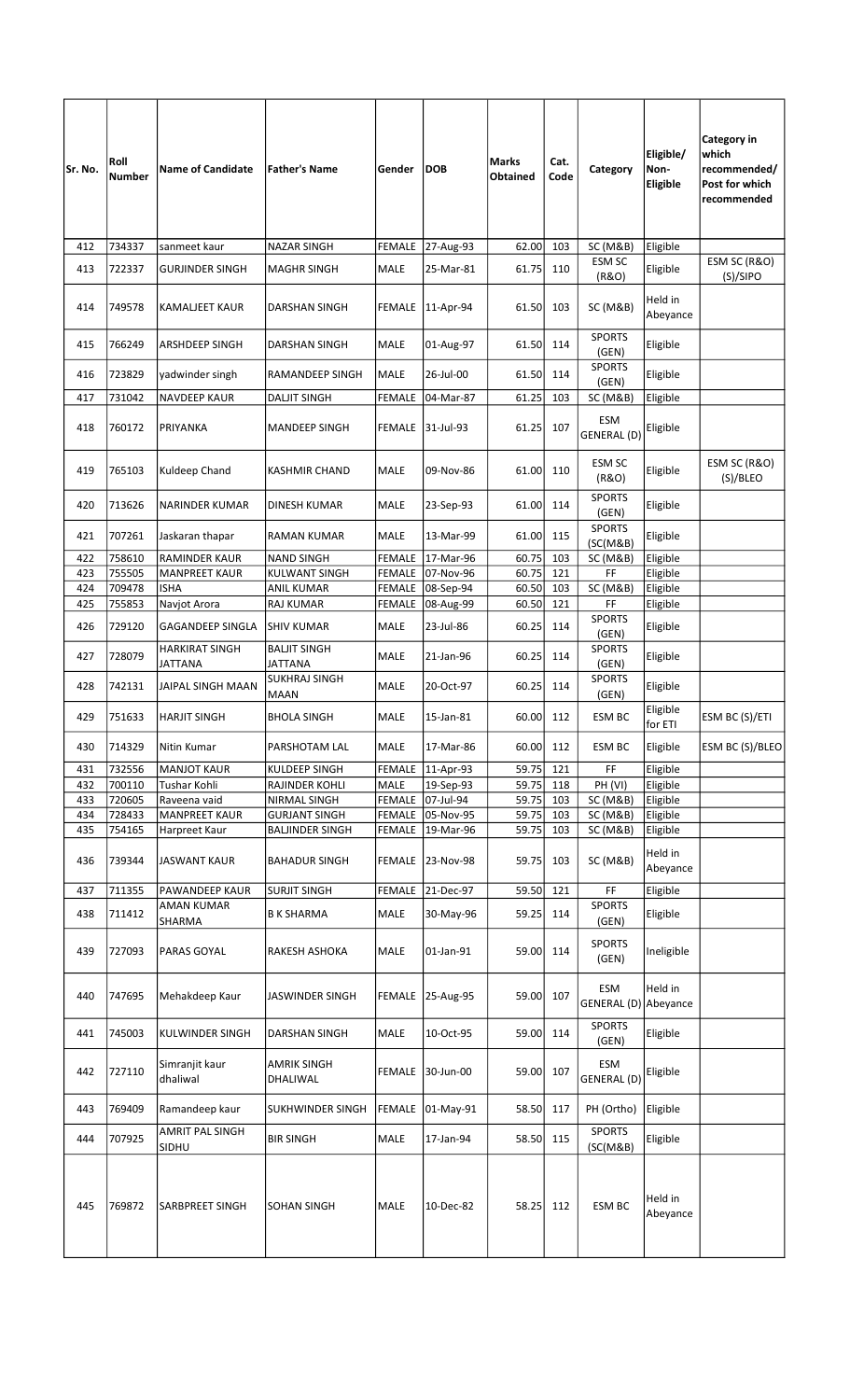| lSr. No. | Roll<br>Number | <b>Name of Candidate</b> | <b>Father's Name</b>           | Gender        | <b>DOB</b> | Marks<br>Obtained | Cat.<br>Code | Category                       | Eligible/<br>Non-<br>Eligible | Category in<br>which<br>recommended/<br>Post for which<br>recommended |
|----------|----------------|--------------------------|--------------------------------|---------------|------------|-------------------|--------------|--------------------------------|-------------------------------|-----------------------------------------------------------------------|
| 446      | 769224         | MONIKA BANSAL            | AMARNATH                       | <b>FEMALE</b> | 17-Sep-91  | 57.75             | 118          | PH (VI)                        | Held in<br>Abeyance           |                                                                       |
| 447      | 769270         | <b>MANPREET KUMAR</b>    | <b>BHAJAN LAL</b>              | MALE          | 05-Aug-96  | 57.75             | 118          | PH (VI)                        | Held in<br>Abeyance           |                                                                       |
| 448      | 701869         | Rubalpreet kaur          | <b>KASHMIR SINGH</b>           | <b>FEMALE</b> | 19-Nov-96  | 57.75             | 109          | ESM SC (M<br>&B) (D)           | Eligible                      | ESM SC (M &B)<br>(D)/SIPO                                             |
| 449      | 761914         | <b>HARJIT SINGH</b>      | <b>HARPAL SINGH</b>            | MALE          | 07-Aug-97  | 57.75             | 109          | ESM SC (M<br>&B) (D)           | Eligible                      | ESM SC (M &B)<br>(D)/BLEO                                             |
| 450      | 769417         | KANCHAN BHANDARI         | <b>CHATAR SINGH</b>            | FEMALE        | 09-Jan-90  | 57.50             | 117          | PH (Ortho)                     | Eligible                      |                                                                       |
| 451      | 714607         | ANUPMA<br>CHAUDHARY      | DARSHAN RAM                    | FEMALE        | 22-Apr-78  | 57.00             | 110          | <b>ESM SC</b><br>(R&O)         | Held in<br>Abeyance           |                                                                       |
| 452      | 722125         | Jagtar Singh             | <b>BHOLA SINGH</b>             | MALE          | 20-Jul-86  | 57.00             | 112          | ESM BC                         | Held in<br>Abeyance           |                                                                       |
| 453      | 719097         | JASPREET SINGH           | <b>BALJEET SINGH</b>           | MALE          | 31-Dec-96  | 57.00             | 114          | <b>SPORTS</b><br>(GEN)         | Eligible                      |                                                                       |
| 454      | 710909         | PARDEEP KAUR             | <b>JAGJIT SINGH</b>            | <b>FEMALE</b> | 26-Jan-86  | 56.50             | 114          | <b>SPORTS</b><br>(GEN)         | Eligible                      |                                                                       |
| 455      | 728339         | SHAURYA NATH             | MANOJ KUMAR                    | MALE          | 13-Feb-98  | 56.50             | 114          | <b>SPORTS</b><br>(GEN)         | Eligible                      |                                                                       |
| 456      | 725342         | Ravneet kaur             | DARSHAN SINGH                  | <b>FEMALE</b> | 08-Jul-98  | 56.50             | 107          | ESM<br>GENERAL (D)             | Eligible                      |                                                                       |
| 457      | 715520         | <b>IQBAL SINGH</b>       | <b>BALDEV SINGH</b>            | <b>MALE</b>   | 05-Sep-85  | 55.50             | 112          | <b>ESM BC</b><br><b>SPORTS</b> | Eligible                      |                                                                       |
| 458      | 752790         | Gurmohit singh           | <b>MANOHAR SINGH</b>           | MALE          | 23-Mar-90  | 55.25             | 114          | (GEN)                          | Eligible                      |                                                                       |
| 459      | 709616         | <b>LOVEDEEP KAUR</b>     | <b>JAGIR SINGH</b>             | <b>FEMALE</b> | 10-Oct-96  | 55.25             | 107          | ESM<br>GENERAL (D) Abeyance    | Held in                       |                                                                       |
| 460      | 722541         | Harpreet Kaur            | <b>HAKAM SINGH</b>             | <b>FEMALE</b> | 16-Mar-93  | 55.00             | 107          | ESM<br>GENERAL (D)             | Eligible                      |                                                                       |
| 461      |                | 730027 ANMOL SANDHA      | <b>HARBANS LAL</b>             | MALE          | 16-Aug-95  | 55.00             | 105          | ВC                             | Not to be<br>considere<br>d   |                                                                       |
| 462      | 742037         | Parminder Verma          | PARAMJIT VERMA                 | MALE          | 06-Dec-86  | 54.75             | 112          | ESM BC                         | Eligible                      |                                                                       |
| 463      | 700030         | <b>GURPREET SINGH</b>    | <b>BALWINDER SINGH</b>         | MALE          | 15-Dec-86  | 54.75             | 119          | PH (HI)                        | Eligible                      | PH (HI)/BLEO                                                          |
| 464      | 700044         | Megha Mehta              | RAJESH MEHTA                   | <b>FEMALE</b> | 15-Aug-96  | 54.75             | 119          | PH (HI)                        | Eligible                      |                                                                       |
| 465      | 761739         | Sarabjit Poswal          | <b>SHANKAR DASS</b>            | MALE          | 05-Apr-83  | 54.50             | 112          | ESM BC                         | Eligible                      |                                                                       |
| 466      | 706551         | Amarjit Singh            | PRITAM SINGH                   | MALE          | 14-Jul-83  | 54.50             | 112          | ESM BC                         | Elgible                       |                                                                       |
| 467      | 733604         | RAM RATAN KUMAR          | SANSARA RAM                    | MALE          | 22-Apr-88  | 54.50             | 110          | ESM SC<br>(R&O)                | Held in<br>Abeyance           |                                                                       |
| 468      | 719381         | Atinder Singh Garcha     | SATWANT SINGH<br><b>GARCHA</b> | MALE          | 13-Nov-91  | 54.25             | 114          | <b>SPORTS</b><br>(GEN)         | Eligible                      |                                                                       |
| 469      | 714717         | <b>GURPAL SINGH</b>      | <b>KABAL SINGH</b>             | MALE          | 01-Dec-82  | 54.00             | 112          | ESM BC                         | Held in<br>Abeyance           |                                                                       |
| 470      | 720211         | MOHAMMED SADIK           | <b>MOHAMMED SHARIF</b>         | MALE          | 06-Jul-84  | 54.00             | 112          | ESM BC                         | Eligible                      |                                                                       |
| 471      | 735119         | Sukhwinder singh         | <b>SUKHCHAIN SINGH</b>         | MALE          | 15-May-86  | 54.00             | 112          | ESM BC                         | Held in<br>Abeyance           |                                                                       |
| 472      | 712991         | <b>DILBAGH SINGH</b>     | <b>MOHAN SINGH</b>             | MALE          | 22-Oct-74  | 53.50             | 112          | ESM BC                         | Held in<br>Abeyance           |                                                                       |
| 473      | 756759         | <b>HARSUMEET SINGH</b>   | ANUPINDER SINGH                | MALE          | 05-Mar-95  | 53.25             | 114          | <b>SPORTS</b><br>(GEN)         | Eligible                      |                                                                       |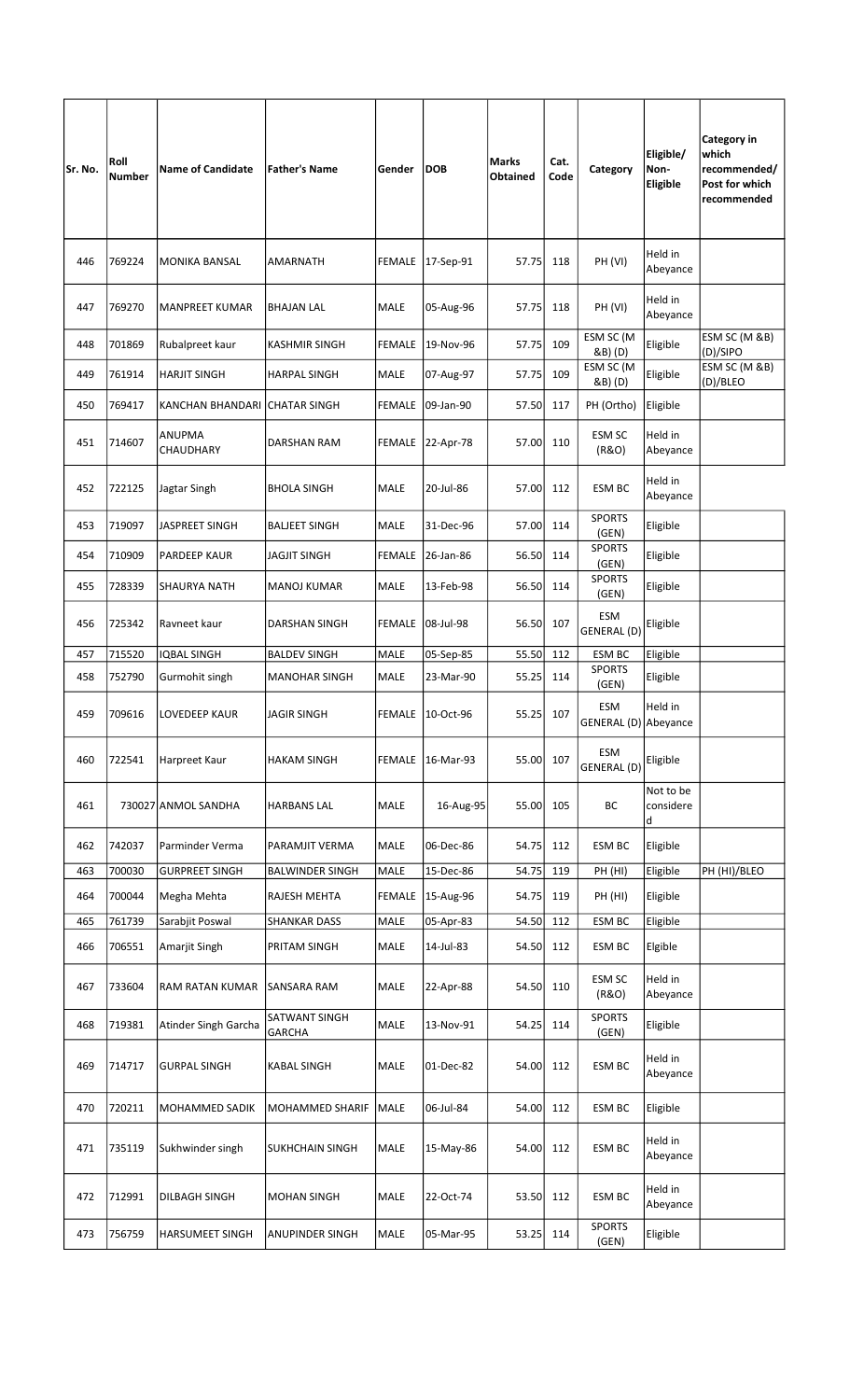| Sr. No. | Roll<br><b>Number</b> | <b>Name of Candidate</b>         | <b>Father's Name</b>  | Gender      | <b>DOB</b> | <b>Marks</b><br><b>Obtained</b> | Cat.<br>Code | Category                  | Eligible/<br>Non-<br>Eligible                | Category in<br>which<br>recommended/<br>Post for which<br>recommended |
|---------|-----------------------|----------------------------------|-----------------------|-------------|------------|---------------------------------|--------------|---------------------------|----------------------------------------------|-----------------------------------------------------------------------|
| 474     | 712491                | <b>MANJINDER SINGH</b>           | DILBAG SINGH          | <b>MALE</b> | 01-Jan-95  | 53.00                           | 109          | ESM SC (M<br>&B) (D)      | Only<br>eligible<br>for SIPO/<br><b>BLEO</b> | ESM SC (M &B)<br>(D)/BLEO                                             |
| 475     | 733578                | Gurtej Singh                     | <b>NAHAR SINGH</b>    | MALE        | 14-Apr-86  | 52.75                           | 108          | ESM SC (M<br>& B)         | Eligible<br>only for<br>ETI                  | ESM SC (M&B)<br>(S)/ETI                                               |
| 476     | 704482                | VIJAY KUMAR                      | <b>KANS RAJ</b>       | MALE        | 23-Jan-87  | 52.50                           | 110          | <b>ESM SC</b><br>(R&O)    | Eligible                                     |                                                                       |
| 477     |                       | 762311 RAJINDER KUMAR            | <b>ARJUN DASS</b>     | MALE        | 22-Apr-91  | 52.50                           | 105          | BС                        | Not to be<br>considere<br>d                  |                                                                       |
| 478     | 741299                | Major Singh                      | <b>BIKKAR SINGH</b>   | MALE        | 01-Jan-87  | 51.50                           | 108          | ESM SC (M<br>& B)         | Eligible                                     | ESM SC (M&B)<br>(S)/ETI                                               |
| 479     | 700682                | <b>AMIT BEHAL</b>                | PARSHOTAM BEHAL       | MALE        | 17-Dec-94  | 51.50                           | 114          | <b>SPORTS</b><br>(GEN)    | Eligible                                     |                                                                       |
| 480     | 709299                | HARMANJIT SINGH                  | PARAMJIT SINGH        | MALE        | 19-Nov-96  | 51.50                           | 114          | <b>SPORTS</b><br>(GEN)    | Elgible                                      |                                                                       |
| 481     | 768619                | LOTUS SHARMA                     | RAJESH SHARMA         | MALE        | 11-Dec-91  | 51.25                           | 114          | <b>SPORTS</b><br>(GEN)    | Eligible                                     |                                                                       |
| 482     | 737223                | <b>SUKHDEV SINGH</b>             | KANDHARA SINGH        | MALE        | 24-Jan-86  | 51.00                           | 112          | ESM BC                    | Eligible                                     |                                                                       |
| 483     | 701152                | <b>SACHIN</b>                    | OM PARKASH            | MALE        | 23-Sep-87  | 50.50                           | 112          | <b>ESM BC</b>             | Held in<br>Abeyance                          |                                                                       |
| 484     | 721814                | PANKAJ SHARMA                    | <b>NARESH SHARMA</b>  | MALE        | 31-Mar-90  | 50.25                           | 114          | <b>SPORTS</b><br>(GEN)    | Eligible                                     | Sports (Gen)/ETI                                                      |
| 485     | 727726                | <b>BALKAR SINGH</b>              | <b>MUKHTIAR SINGH</b> | MALE        | 04-May-83  | 50.00                           | 110          | <b>ESM SC</b><br>(R&O)    | Eligible                                     |                                                                       |
| 486     | 750950                | <b>ARUNDEEP SINGH</b>            | <b>GURDEV SINGH</b>   | MALE        | 05-Jun-92  | 50.00                           | 114          | <b>SPORTS</b><br>(GEN)    | Eligible                                     |                                                                       |
| 487     | 738756                | <b>GURDEEP KAUR</b>              | <b>SUKHPAL SINGH</b>  | FEMALE      | 21-Feb-97  | 49.50                           | 109          | ESM SC (M<br>&B) (D)      | Held in<br>Abeyance                          |                                                                       |
| 488     | 728610                | SHARANPREET SINGH SURINDER SINGH |                       | MALE        | 10-Jun-95  | 49.00                           | 114          | <b>SPORTS</b><br>(GEN)    | Eligible                                     |                                                                       |
| 489     | 727264                | Karanpreet Singh<br>Walia        | <b>MANMOHAN SINGH</b> | MALE        | 23-Jun-98  | 49.00                           | 114          | <b>SPORTS</b><br>(GEN)    | Held in<br>Abeyance                          |                                                                       |
| 490     | 761746                | PRITPAL SINGH                    | <b>JASWANT SINGH</b>  | MALE        | 01-Mar-82  | 48.75                           | 110          | ESM SC<br>(R&O)           | Eligible                                     |                                                                       |
| 491     | 701653                | davinder siddu                   | <b>SOM RAJ</b>        | MALE        | 01-Apr-84  | 48.75                           | 108          | ESM SC (M<br>& B)         | Eligible                                     | ESM SC (M&B)<br>(S)/ETI                                               |
| 492     | 737897                | INTZAAR SINGH                    | SHAKEEL SINGH         | MALE        | 14-Aug-92  | 48.75                           | 115          | <b>SPORTS</b><br>(SC(M&B) | Eligible                                     | Sports SC<br>(M&B)/BLEO                                               |
| 493     | 759693                | TARANDEEP SINGH                  | <b>HARBANS SINGH</b>  | MALE        | 24-Feb-95  | 48.75                           | 115          | <b>SPORTS</b><br>(SC(M&B) | Eligible                                     | Sports SC<br>(M&B)/SIPO                                               |
| 494     | 703653                | Ravinder kumar                   | <b>SHIV LAL</b>       | MALE        | 02-Feb-84  | 48.25                           | 110          | ESM SC<br>(R&O)           | Eligible                                     |                                                                       |
| 495     | 754955                | Dharminder Singh                 | <b>HARBANS SINGH</b>  | MALE        | 30-Jun-85  | 48.25                           | 110          | ESM SC<br>(R&O)           | Eligible                                     |                                                                       |
| 496     | 711767                | SATINDER PAL SINGH               | <b>DALJIT SINGH</b>   | MALE        | 30-Jul-90  | 48.25                           | 114          | <b>SPORTS</b><br>(GEN)    | Eligible                                     |                                                                       |
| 497     | 734464                | Manureet Singh                   | <b>RANJEET SINGH</b>  | MALE        | 24-Mar-94  | 48.25                           | 114          | <b>SPORTS</b><br>(GEN)    | Eligible                                     |                                                                       |